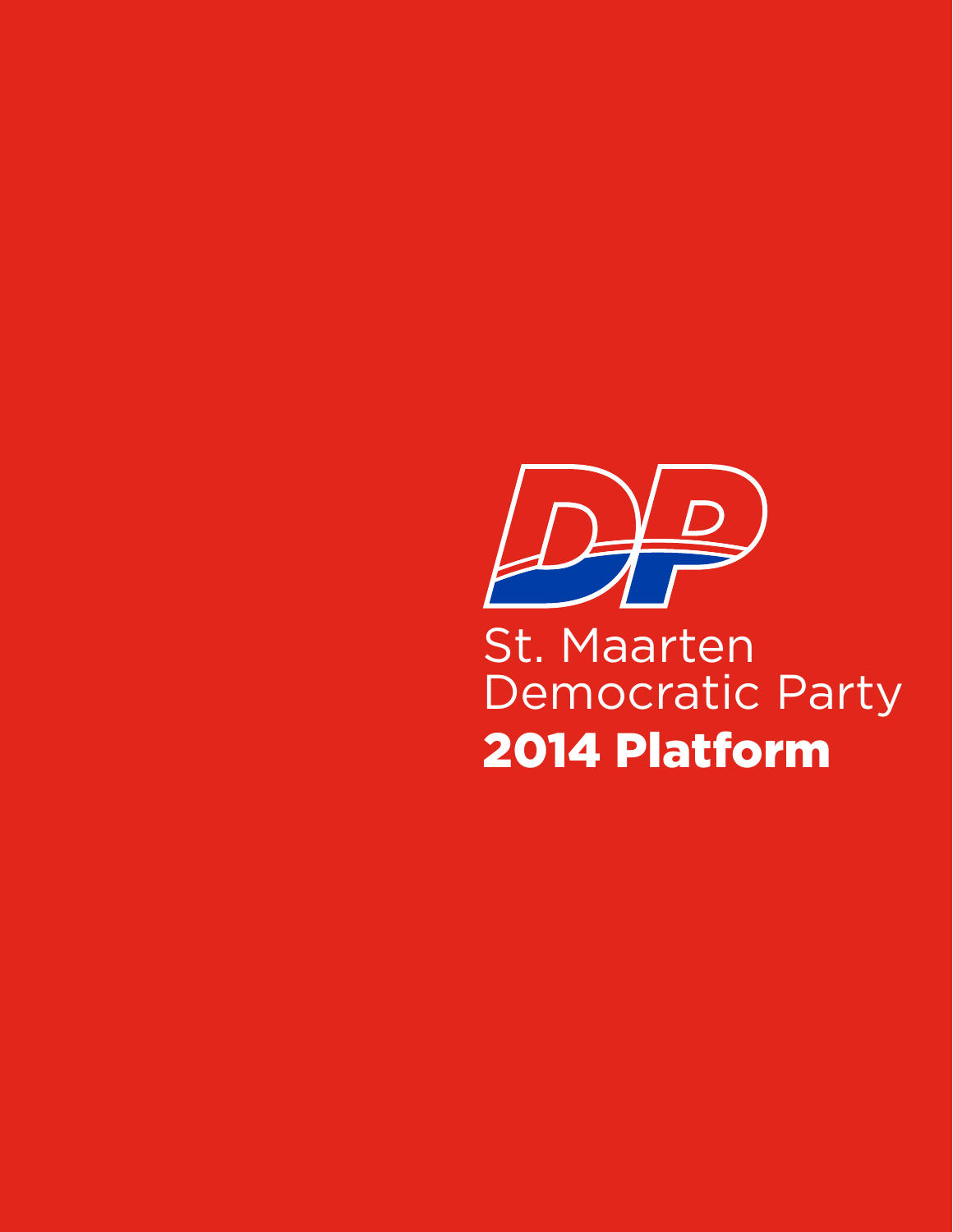

# FOR DP, IT'S ABOUT THE PEOPLE: AN EFFECTIVE AND CARING GOVERNMENT TO SERVE ALL OF THE PEOPLE!

*BE PART OF THE VISION AND HELP US CREATE A SOLID FOUNDATION. LET'S BREAK THE CHAINS THAT LIMIT OUR GROWTH AS A COUNTRY AND AS INDIVIDUALS.*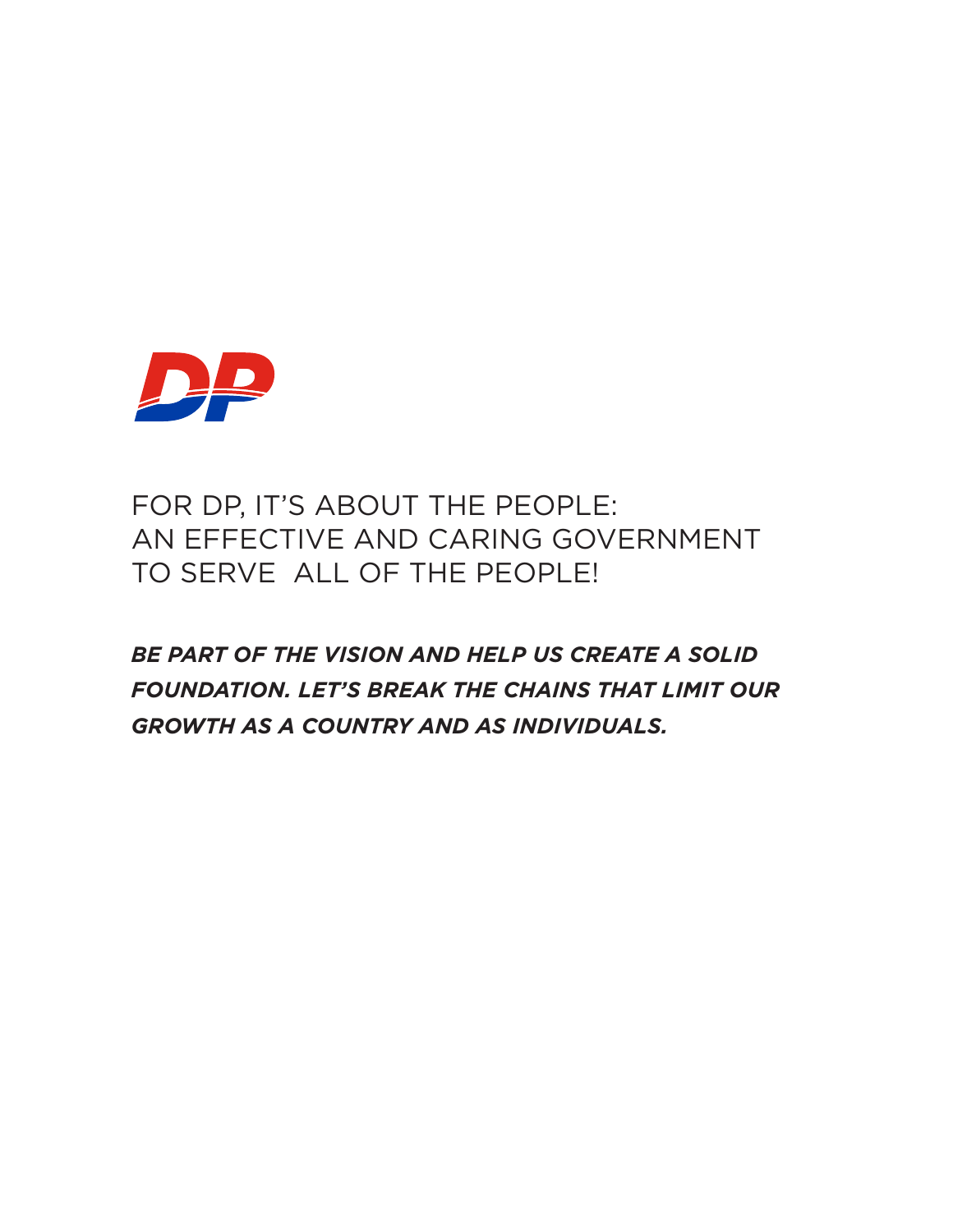

### *WORD FROM OUR PARTY LEADER*

The first Parliament of our country is nearing its end. In a few months, the 4-year term, which started on October 10, 2010, will be over. The election fever is slowly heating up, as more parties emerge and existing ones polish their gear.

The role of the Democratic Party (DP) in the past 3 plus years has been a remarkable one. Firstly, it was the DP that delivered the first Prime Minister of country St. Maarten, a feat that even today many people ponder.

As the first appointed Prime Minister in 2010, I promised you I would:

BUILD A STRONG FOUNDATION FOR OUR NEW COUNTRY. BRIDGE THE SOCIAL AND POLITICAL DIVIDES. WORK FOR ALL THE PEOPLE. STRENGTHEN THE DELICATE SOCIAL FABRIC WITH STRONG AND LASTING FIBERS. MAKE IT WORK.

I have begun the process of building this young country of ours to new heights. I have had the opportunity to lead 3 governments, to run the Ministry of General Affairs, and to represent St. Maarten at many international forums. But the most important role has been to encourage, stimulate and promote the building of our young country.

We have had some turbulent times and many lessons have been learned. But through it all, the DP has provided the stability and governance and been the rock on which our country was able to progress.

In fact, we are convinced that the stability and resilience that our country has demonstrated these past three and a half years is a credit to the steadfastness of this Democratic Party. And I have been privileged to stand at its helm these past twenty years. And so, at this juncture and milestone, we must reflect on how far we have come in spite of it all.

Many of the last 20 years have been dominated by the efforts to accomplish the political desire as expressed by the people of St. Maarten in the constitutional referendum of 2000.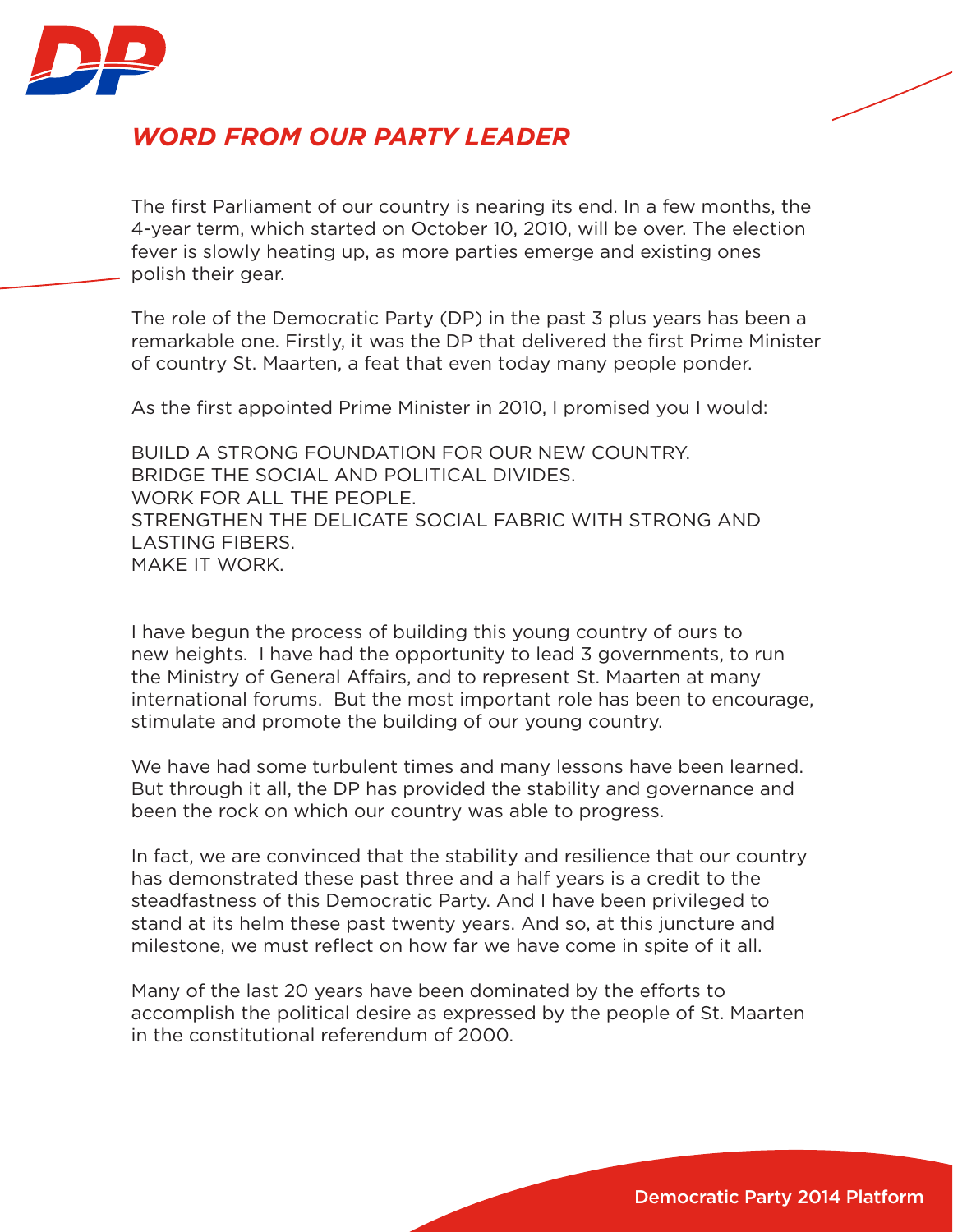

# *WORD FROM OUR PARTY LEADER continued*

I took this mandate of the people, making it my focus and serving it with all the passion and energy I had to give. After many long days and months, we all bore witness to the proud moment of October 10, 2010. Although there were voices of resistance along the way, we held on and we succeeded. Together, we accomplished a feat many described as impossible.

The leadership and stability of the DP during those years allowed for many major accomplishments. We developed our airport and harbor port. We improved education through foundation-based education in all our schools, and provided new vocational training opportunities. We beautified many places across the country, including Philipsburg and St. Peters. We improved roads, and built round-abouts, community centers, the Festival Village, the Simpson Bay Fish Market, The W. Plantz jetty in Philipsburg, the Melford Hazel Auditorium, and a new fire/ambulance department. We improved our energy infrastructure with new engines for GEBE and installed fiber optic cable. We also undertook the very important Social Economic Initiative and helped to improve life for our elderly with repairs to their homes.

These are all tangible and visual projects that were integral to the growth and development of our country. And the list goes on. However, progress is also about institutions. The DP's record in this area is equally impressive.

Under the DP leadership, the constitutional foundation was laid, and the institutions that provide the necessary checks and balances like the Council of Advice, the Council for the Maintenance of Justice and the Ombudsman were created. These institutions, as well as the Court of Justice serve to protect the people against misuse and abuse. They are an important part of any democracy.

The country that is St. Maarten today is governed by a new government structure. This is an accountable and disciplined government that requires knowledge and experience to manage and maximize the new authorities and competencies we have acquired. We need Ministers who understand and respect the office they occupy, and Parliamentarians who will put country first and above all else. St. Maarten needs to continue what it has begun with the DP.

Now we need to consolidate our gains and work on new ones.

We are now: *COUNTRY ST. MAARTEN.*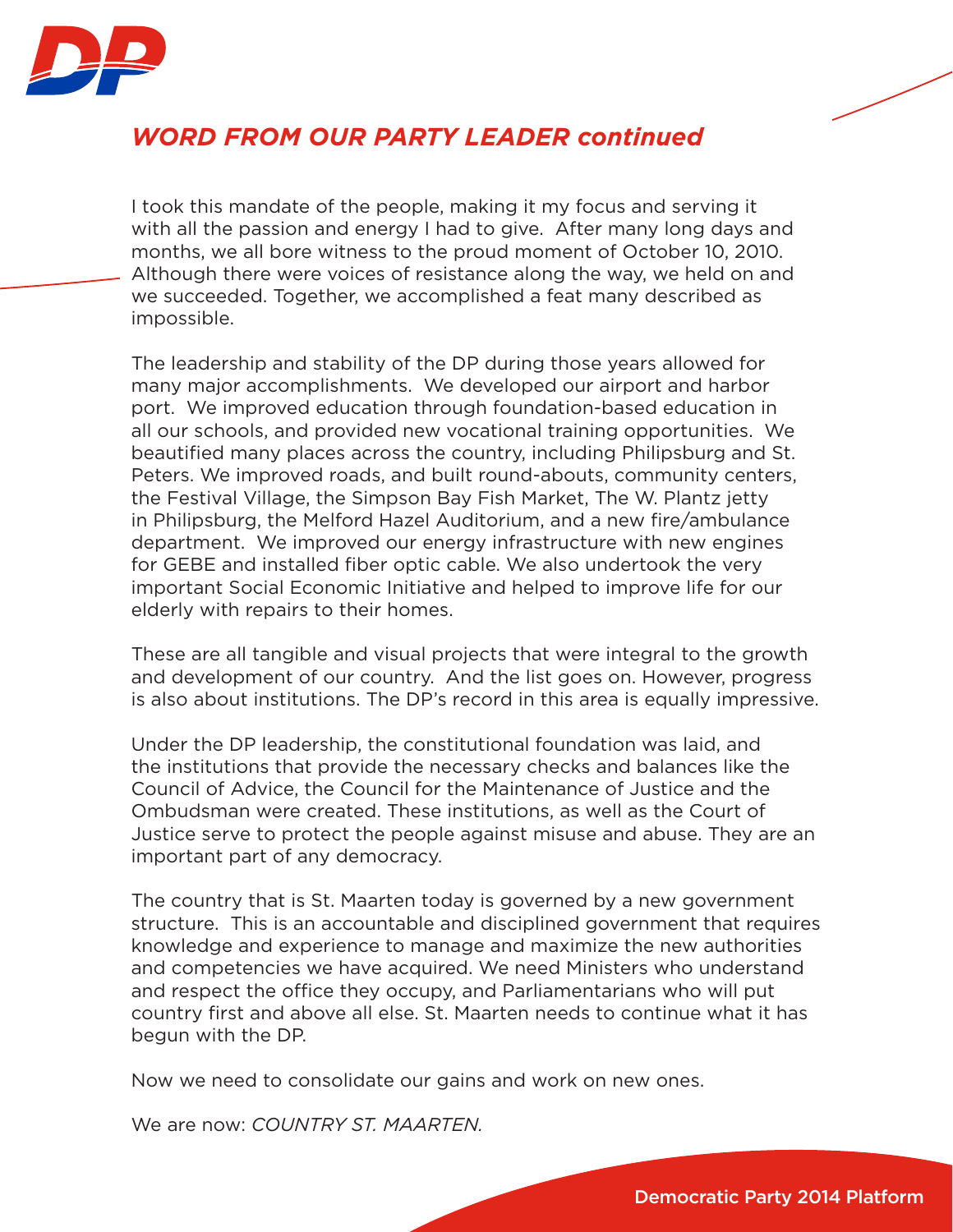

### *GOVERNMENT*

The DP is the most experienced party in government on St. Maarten. We remain committed to building the government organization to provide the best service to our citizens.

The DP is proud of building capacity in government through numerous training programs. We are also proud of the transparency and openness of government through its endeavors regarding the laws of the land. Bringing the law to the people, we have enabled the empowerment of citizens as they call their representatives to give account and explanation through various forums available, such as the Ombudsman and Constitutional Court.

The apathy and mistrust towards politicians can only be countered through a transparent government apparatus. Giving account must become the norm. Openness in government must be practiced on all levels.

Less bureaucracy and more accountability is the prescription for a better performing government. The DP favors performance evaluation, linked to compensation for the civil servants, as well as clear lines and openness of policies. We believe technology is key in providing better service and faster response time.

This must be visible in the areas of work permits, building permits, business licenses, taxes, and the like. The DP will continue its e-government program, aimed at eliminating paperwork. We have made great strides here, but we still envision a goal of reducing our paper consumption by at least fifty percent.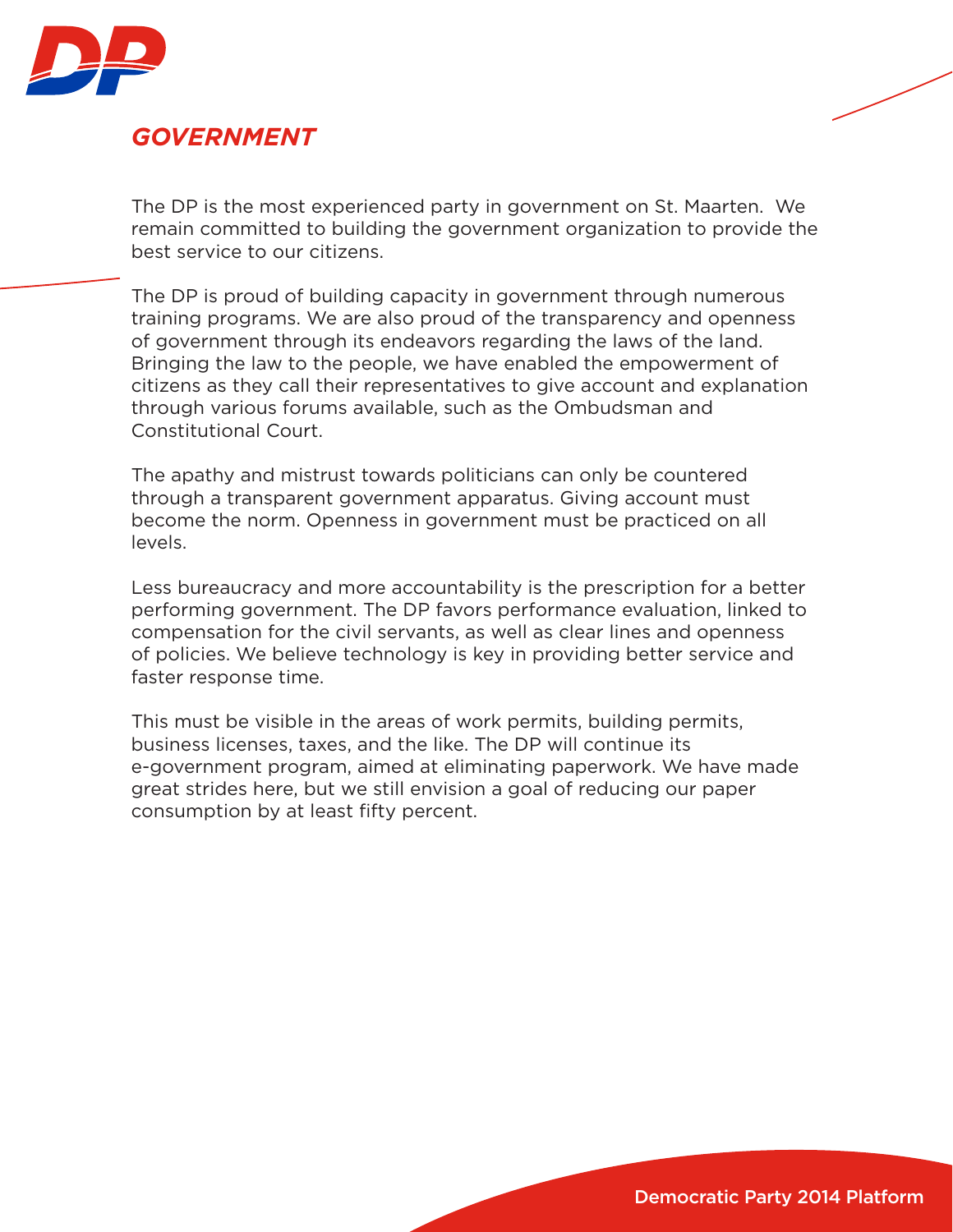

### *EDUCATION*

#### **Vision**

The Democratic Party's vision for education is predicated on the belief that the development of our human resources is vital to the economic development of our island. The focus of the Democratic Party is to create the national culture and social environment to promote life-long learning opportunities for the people of St. Maarten through education.

It is the Party's belief that all of our citizens have the ability to continually learn, both for professional development as well as personal enrichment. This belief has led to the successive Democratic Party governments over the years fully supporting the development of a flexible and adaptable education system. A system designed not only for catering to the needs of the local labor market, but also to meeting the requirements and providing the tools to convert our citizens into creative, innovative and thinking individuals for the new global market. All citizens should participate optimally in all efforts to better themselves and the society in which they live. The education offered in our institutions should prepare all enrolled to participate fully in and benefit from all opportunities available on the island for entrepreneurship and for employment.

#### **Thinking schools**

The Democratic Party advocates "Thinking Schools" as education institutions for our children. Thinking Schools are learning organizations in every sense: constantly challenging assumptions, and seeking better ways of doing things through participation, creativity and innovation. Thinking Schools will be the cradle for young students as well as adults and this spirit of learning should accompany our students even after they leave school.

St. Maarten must become a learned and knowledgeable society. With the many technological solutions to bridge distances, this goal is a realistic one. The DP administration has set the tone for this line of thought, starting within the government of St. Maarten, as it relentlessly offered its personnel opportunities to train, study and intern, both locally and abroad.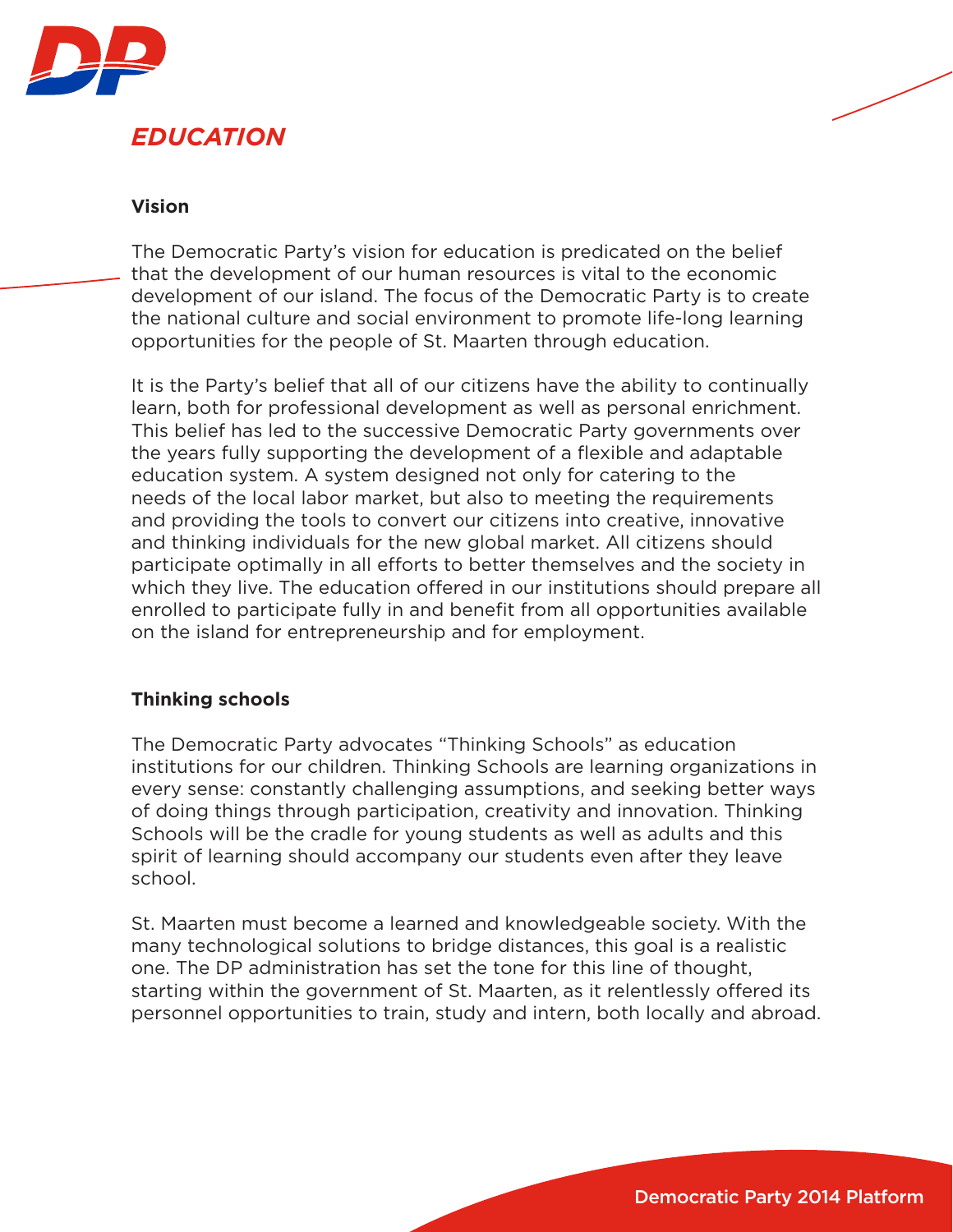

# *EDUCATION continued*

#### **Education in Nation Building**

From the perspective of the Democratic Party, nation building is about involvement and inclusion. It is about respect and values, and about the future of our nation and generations to come. We will not shy away from necessary adjustments to our educational system or the implementation thereof, to ensure that our children get the best education possible. No educational system should limit our children. On the contrary, it should aim to give all our children equal opportunity.

Against this backdrop the Democratic Party, during its last governing period, was able to deliver a state of the art polytechnic institute, named the National Institute for Professional Advancement. (NIPA). This institute caters to a growing student population of 250 students and currently offers certificate programs in several areas The vision for the NIPA is that it will evolve into an institution, which will eventually also offer Associate Degree programs in specific technical areas. Students with the ability to further their studies in these areas will be granted the opportunity to do so at the USM and abroad. The Democratic Party also envisions that this institute will afford second chance and adult education to motivated students.

#### **Education reform**

The DP administration is very cognizant of the fact that the continuous improvement in the quality of education on our island requires periodic educational reform. That is the reason DP introduced several forms of education innovations, such as: smaller class rooms, quality control, early diagnosis, early childhood care, community schools, performance evaluation of teachers, the introduction of compulsory education, truancy officers, and emphasis on physical education and the arts.

It is becoming more and more evident that many of our students struggle with social and emotional problems, which negatively impact their school performance. In order to assist these students and their parents, the Student Support Services was established within the Ministry of Education, Culture, Youth and Sports. Also the recently constructed school in Belvedere has been designated as an Education Care Center, intended to cater to students with behavioral issues, which negatively impact their performance at their respective schools.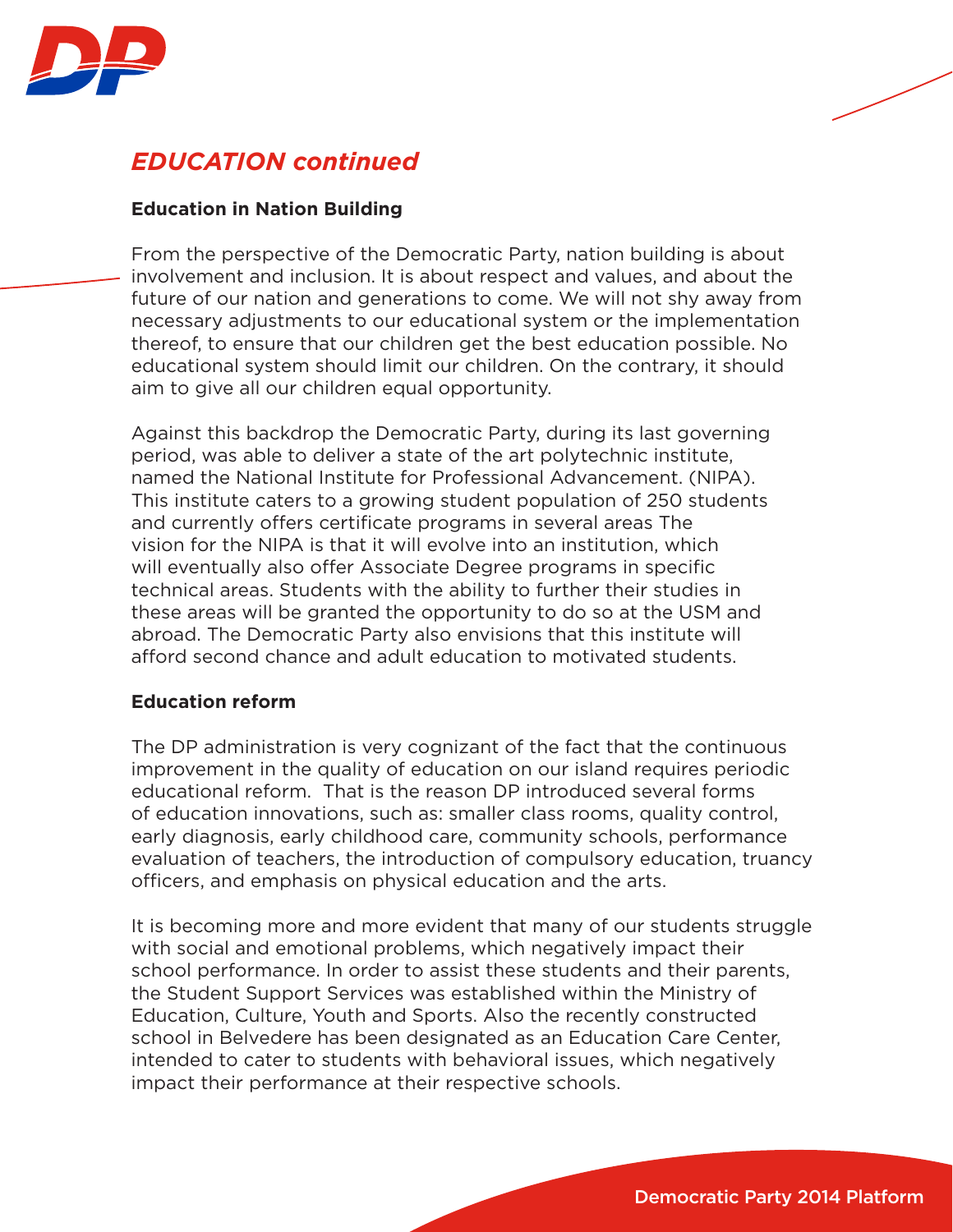



The University of St. Maarten, which was established in 1989, continues to evolve and seeks to match the educational needs of our population. The DP believes tertiary education on St. Maarten must continuously strive to elevate the professional skills and training of our society, by offering not only college degree programs, but also certificates and opportunities for professional advancement. If we are to consider the diversification of our economy by providing services such as call centers, e-zones, financial services and the like, even on a small scale, trained human resources will be essential.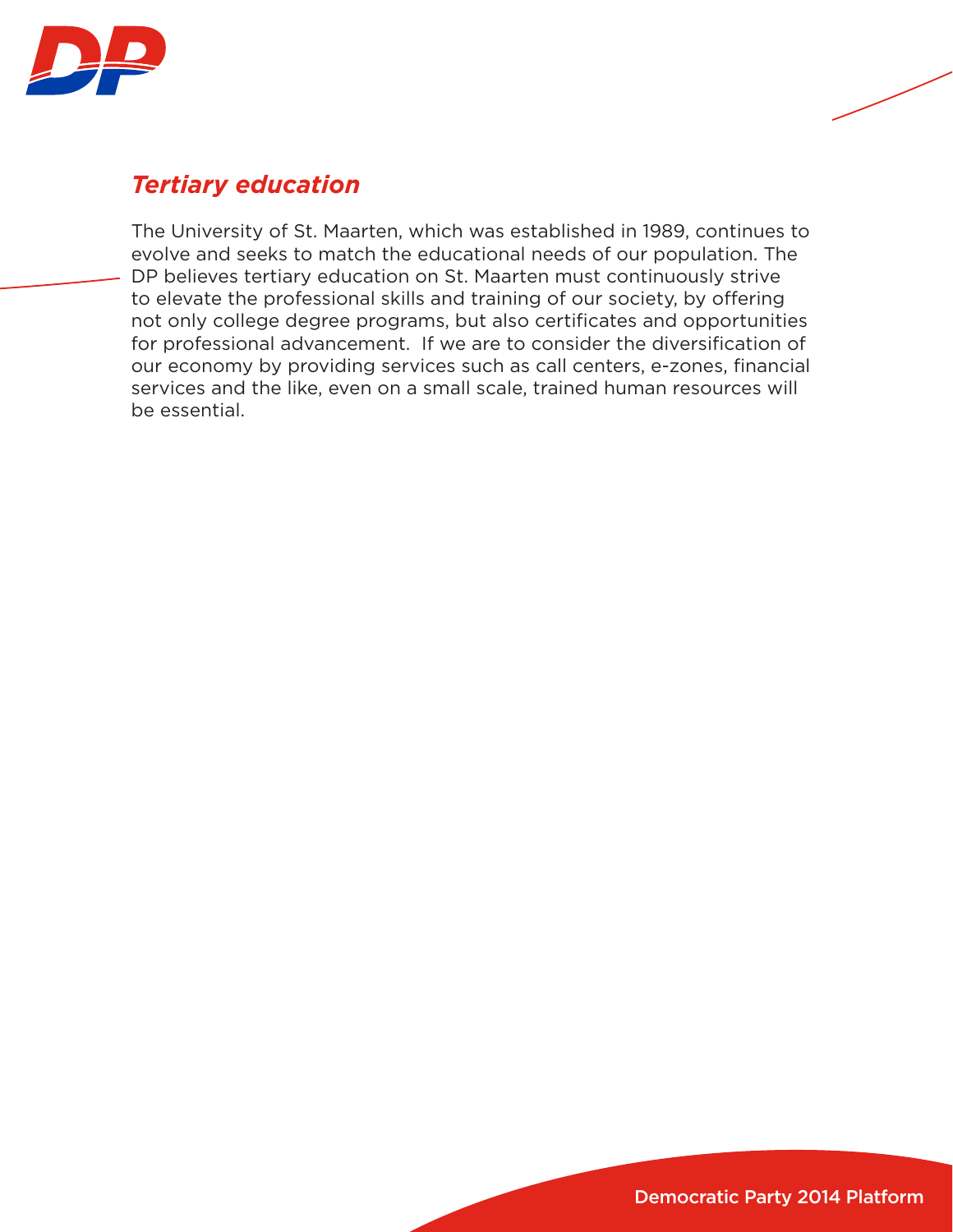

### *ENVIRONMENT*

The DP will support public and private efforts towards preservation and awareness of our environment, whereby our people are able to live in harmony with nature while limiting disturbance of the ecological balance. We recognize the need for a terrestrial park, island-wide zoning, alternative energy options, a solid waste management plan, and islandwide sewage systems. These important initiatives will continue to be priorities on our agenda.

Improved controls and penalties for violations that cause damage to the environment should be reviewed and, where necessary, adapted. In the event that development is necessary at the cost of our natural environment, requirements will be put in place to ensure that the natural environment is restored in the immediate surroundings.

The quality of the Simpson bay Lagoon, the Salt Pond and all other waters, inland or otherwise must be closely monitored to ensure that these bodies of water are healthy and safe. Funding and expertise must be sought to conduct massive cleanups and once completed proper control should be put in place to avoid further pollution.

Overall awareness of healthy living must be increased. The people living and working on St. Maarten, as well as those visiting, should all be made aware that if we continue at this pace, without the necessary attention for preservation of our environment, we will severely hurt our quality of life.

Balanced growth is key for further development of St. Maarten. It goes hand in hand with so many aspects of our existence such as economic and infrastructure development. The environmental impact and infrastructure implications of any investment must be weighed against its economic benefit. Where the industry already exists, the maintenance of the balance between man and nature will have to be a collaborative effort between that industry and government.

DP will encourage environmentally friendly energy sources and solutions and alternative energy explorations. Legislation will be created to grant tax incentives to businesses and households that invest in alternative clean energy, thus reducing the use of fossil fuel for the production of electricity.

Two infrastructural priorities for the DP remain the waste and sewage disposal. Both these items were at the top of our agenda.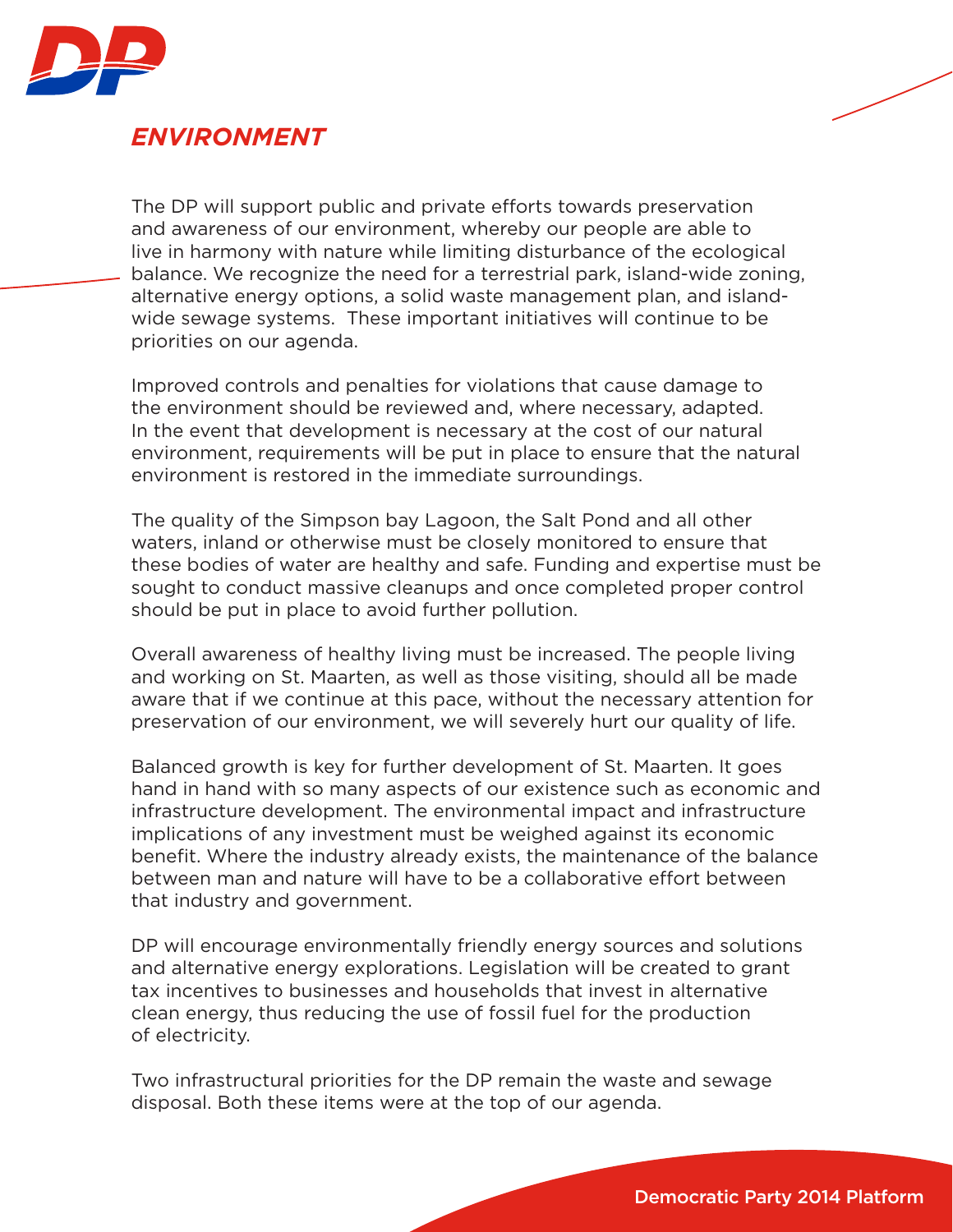

### *RENEWABLE ENERGY*

The Democratic Party endorses the National Energy Policy of St. Maarten of March 2014. However, the goals of this policy are only attainable if all stakeholders are on board, including: government, GEBE, and our society at large. The legislative framework must also be in place.

Our policy goals are clear and attainable with this support. They are:

*Short term: 35% renewable by 2016 Long term: 80% renewable by 2020 and 100% HF oil free by 2025*

To achieve this, educational awareness is paramount and should form part of the policy's implementation plan. This plan also offers some potential for new business opportunities, which is part of the reason why the DP supports this policy and will commit to its execution.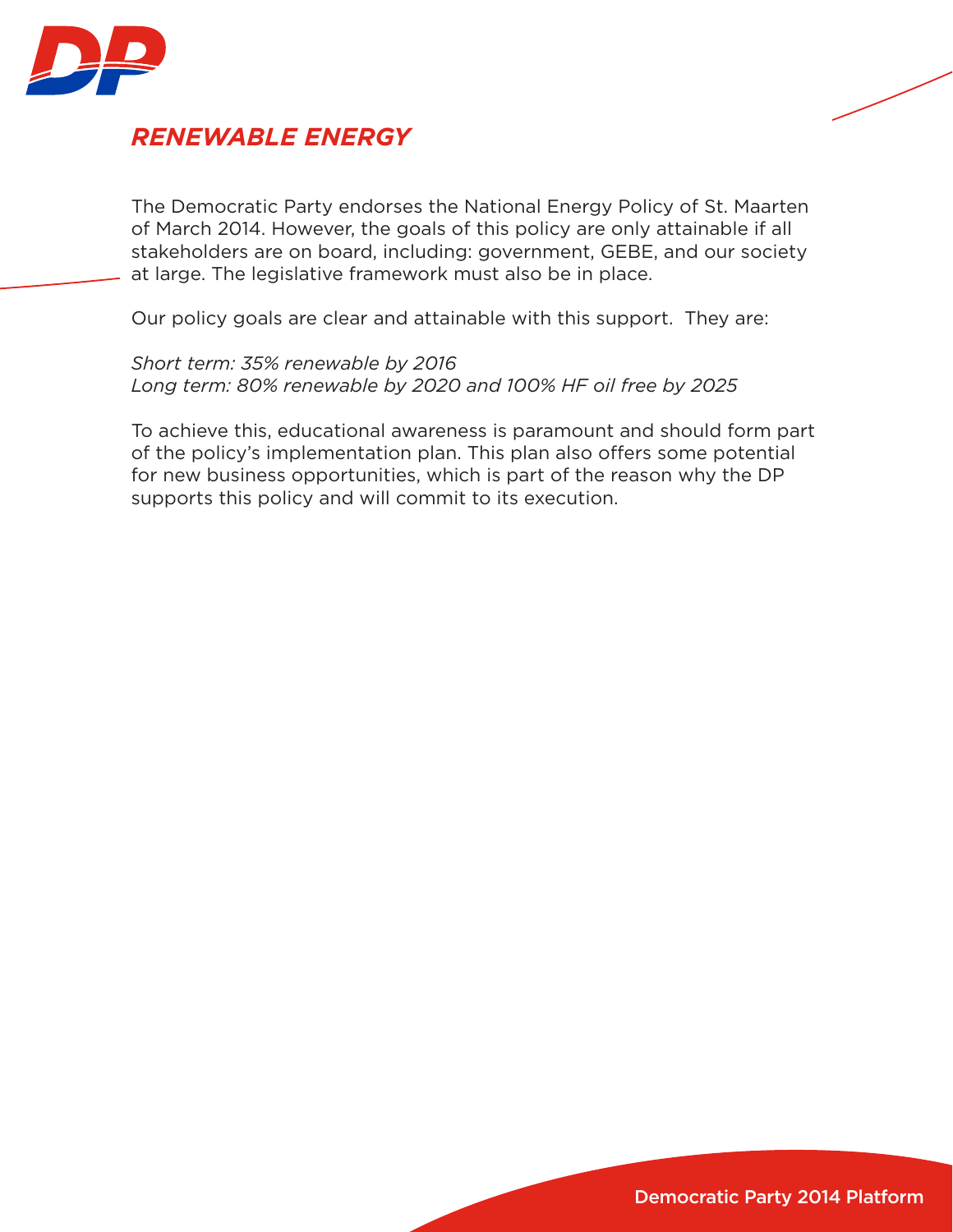

### *NATION BUILDING*

The "Red Thread" throughout this manifesto is nation building. It's the line that connects education, community and families.

In 2010, the DP promised, if elected to office, that a vision for St. Maarten's future would be developed in collaboration with the people. This promise was realized with the commissioning of the National Development Plan for St. Maarten in 2012. This plan will be completed in 2015, but already the results of the engaging "democratic dialogue" are evident, as district after district is encouraged to formulate their part of the vision.

The DP remains committed to building our young nation with the input of all its citizens.

St. Maarten is a country rich in the diversity of its citizens. The future of such a diverse country relies on the cooperation and commitment of every resident of our nation. The DP does not believe the future can be founded through the politics of division and discord, but that a successful nation will be one of shared community.

St. Maarten's small size is another reality, requiring that our people closely share places to live, places to work and places to play. With our leadership and proven record of job creation, development of recreational facilities and housing revitalization, a connected and harmonious national community can be achieved.

The DP is so convinced that our country's strength lies in a united country, that it has included in its articles of incorporation the objective to promote social cohesion as a core value. This can be achieved by promoting the culture of St. Maarten as a common objective and by stimulating inclusion.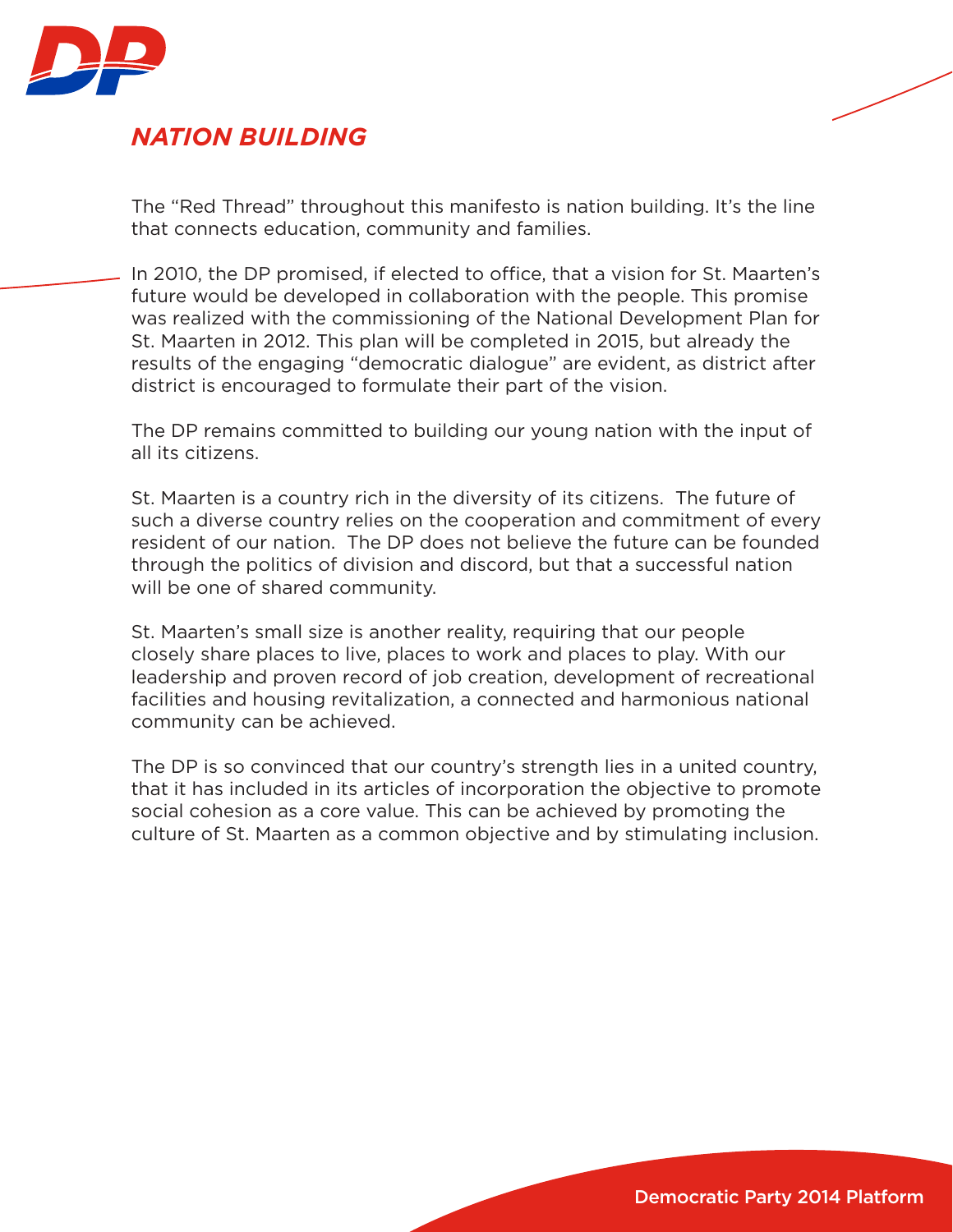

### *YOUTH AND FAMILY*

For the past years, the Democratic Party has put the emphasis on our communities. It is the belief of the DP that bottom-up empowerment is crucial to the development of our country.

An integrated neighborhood development policy, as initiated, will continue to be an important part of a DP government's social agenda. This approach requires strong and vibrant community councils, which government will continue to support and encourage.

Sustainable development also calls for joint approach. The DP therefore believes in partnership with NGO's and corporate SXM.

The DP gave full support in government facilitating the establishment and subsidization of the St. Maarten Development Fund Foundation in order to ensure continuity in the services of the NGO's and in extension the vulnerable groups that are served through these entities.

Focus on family and parenting is the corner stone of community development. The emphasis, however, lies on support for the family, as the caregivers and leaders of tomorrow are the youth of today. Efforts in the interest of our youth must be combined and synchronized, so that no one falls through the cracks.

Our Party believes that parents must take up their parental responsibility and that as society we should give support when and where needed. The DP has endorsed national and international laws and ordinances in the area of care, education, participation, protection and rehabilitation for the youth and other vulnerable groups. This party will continue to put the necessary policies and services in place to ensure that these areas are fully developed for the wellbeing of our citizens.

The DP is committed to the implementation of the Victim Support unit, the Central Reporting Center of Child Abuse and the Youth Rehabilitation facility. These are all initiatives that were started under the leadership of the DP government, and we remain committed to them.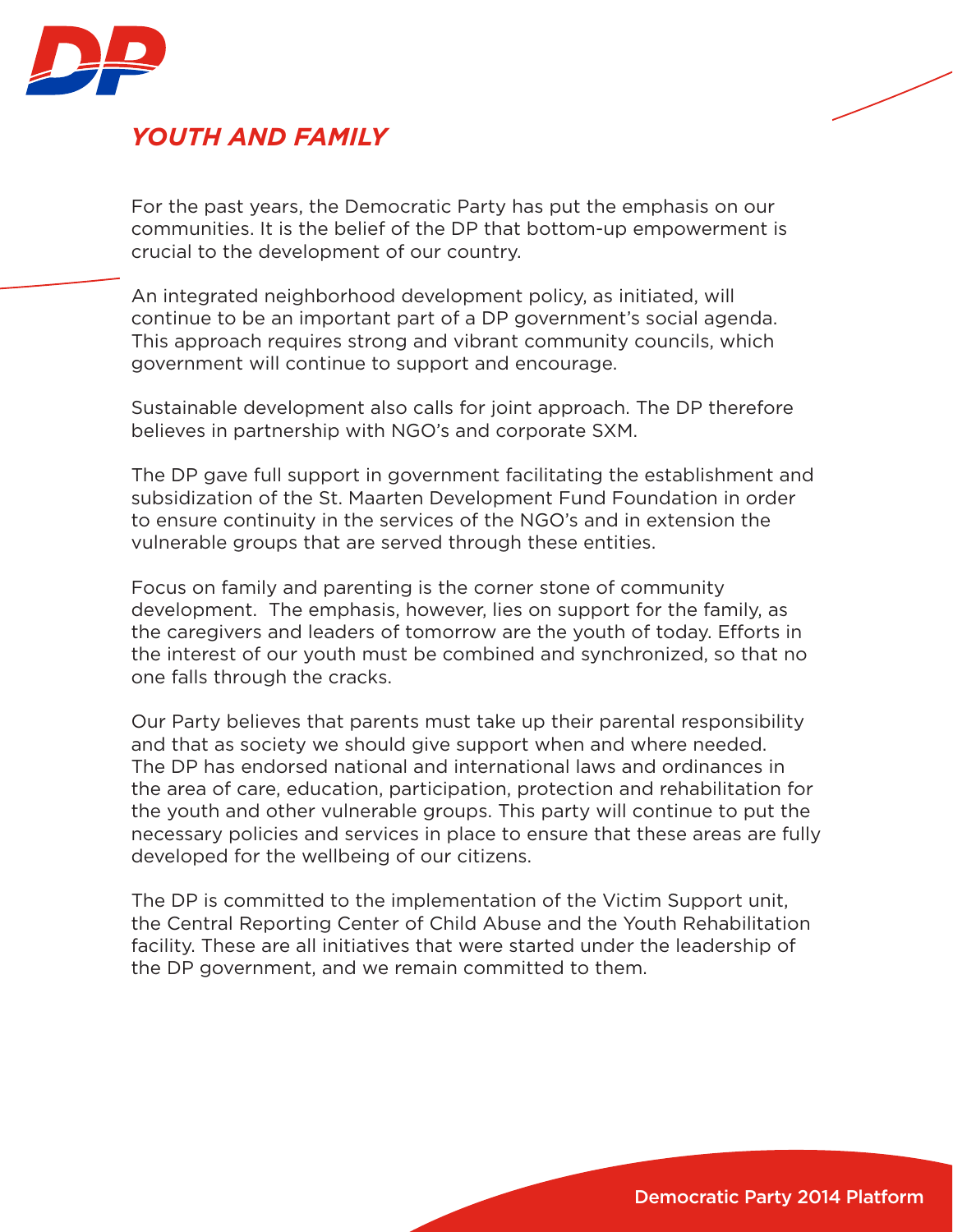

### *HOUSING*

The Housing Vision 2012- 2020 outlines our housing needs and the potential for increasing the amount of available social housing.

Through a cooperative approach with government, the St. Maarten Housing Foundation will be able to increase its offer of different categories of homes. Categories that are high on the list for the Democratic Party are: first time homeowners, social housing and housing for the elderly, and guided living for disabled, young adults and rehabilitated citizens.

Acquisition of land is a condition sin qua non for further expansion of the housing supply. That, along with public private partnerships to upgrade existing land lease projects, will enable us to begin serving the many housing needs across St. Maarten.

The DP is in favor of small settlements of affordable homes, again with the focus on young families and retired persons. We believe we must facilitate home ownership for our young people, and affordable housing for our seniors for as long as they can live on their own.

District improvements must continue unabated. Making our districts more livable requires attention for the cleanliness of the districts, proper infrastructure, drainage, and sewerage. Encouraging small business development in the districts is also a means to put more focus on the districts and the persons who reside there.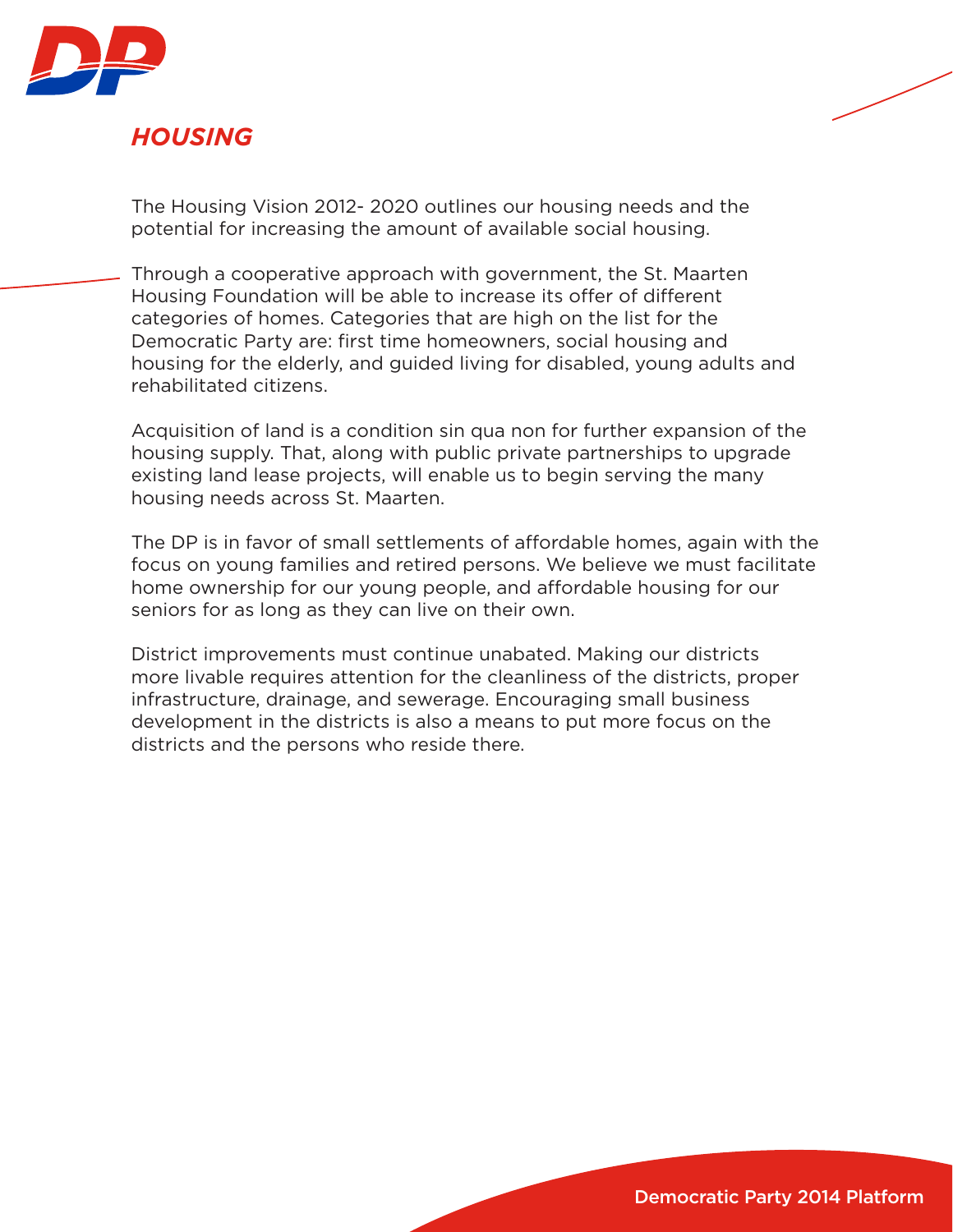

# *FISCAL POLICY: TAXATION*

The DP believes that political parties should present their vision to the electorate. However, we are also very conscious that programs and plans are subjected to the finances of the country.

On the topic of taxes therefore, we believe that simplification of our tax system is still very much needed. A simpler, more harmonious tax system supported by an improved tax organization can, in the opinion of the party, improve compliance and yield more income for government, thus eliminating the annual search for new and untested taxes and fees.

The party prefers indirect taxation. The TOT however in its current form is harmful to business and costly for the consumer. If we abolish the TOT and impose a type of VAT (value added tax), we can eliminate the profit tax, lower the wage tax, and exclude certain products and services from tax levies. We must ensure, however, that low-income earners, who do not pay wage tax, do not end up subjected to a higher cost of living due to taxation of food and other consumer goods.

This way, we can create a stronger tax infrastructure. One that more equitably spreads the burden, fairly assesses the taxpayers, and eliminates the need for draconian collection methods. We believe this is a more effective and fair tax structure that will strengthen this country's financial position for the very long term.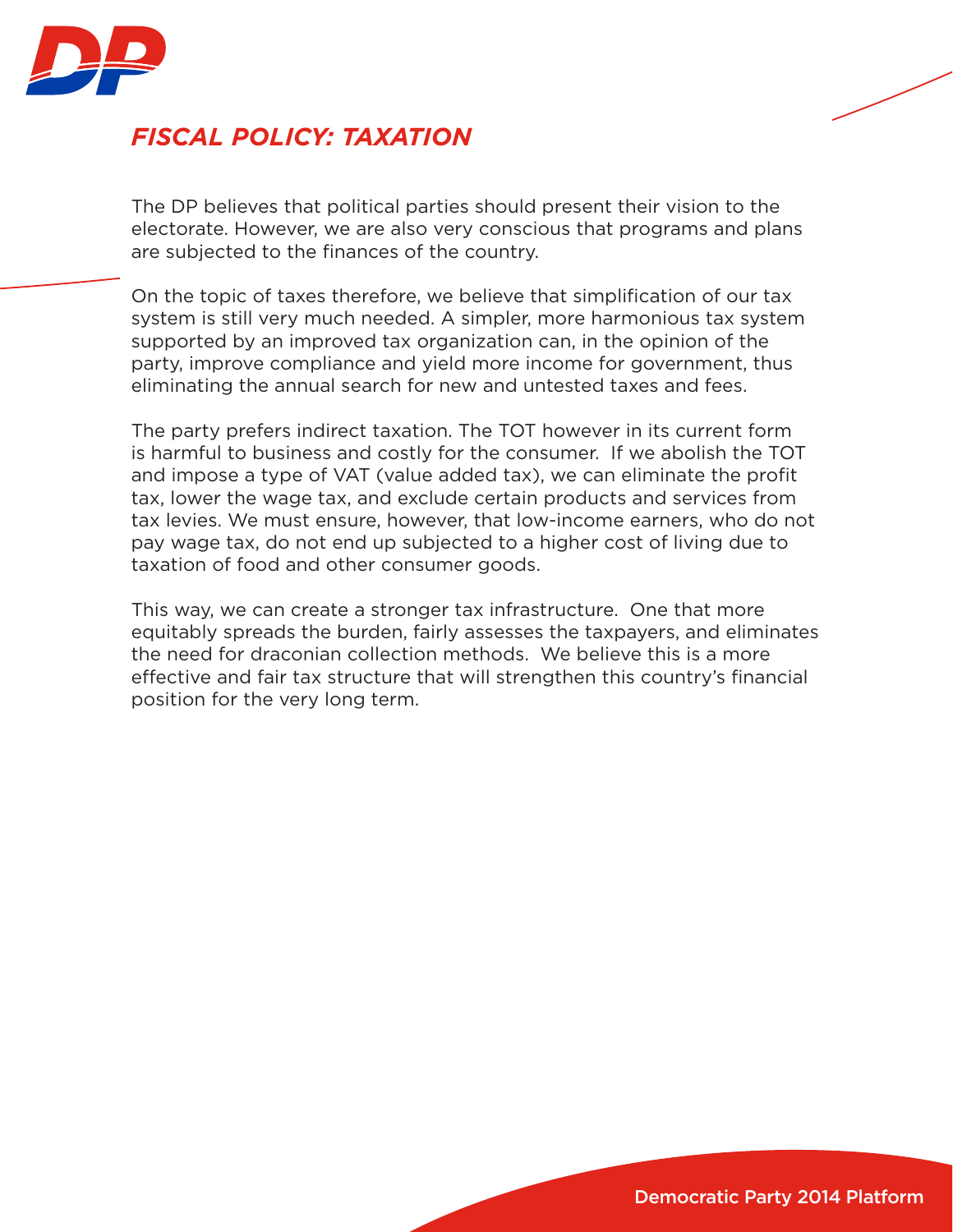

### *HEALTH*

#### **Social Security and Pensions**

The government of St. Maarten, as advocated by the Democratic Party, has maintained the system of social security that encompasses sickness insurance and pensions. Although this is a government responsibility, it is managed by the Social Security Administration (SZV). While this agency has come a long way, we must now direct our focus to cost effectiveness, prevention programs and health education.

Pension reform, while never a quick fix, is definitely a topic for further study. During the current government term, we have begun with pension system studies in order to determine the feasibility of providing affordable pensions in the future.

The basic pension, as promised by the DP in 2010, has been increased annually. As part of the tax reform, we believe that an alignment with the pension amount should be pursued, granting pensioners a "tax-free" pension.

Much has gone into addressing the large number of uninsured persons. Originally, a National Health Insurance (NHI) was seen as the solution to this phenomenon. During the past years much work has been done to develop an NHI. A transition of this magnitude however, cannot be taken lightly. The DP therefore prefers an introduction of the NHI in phases, in order to make it a much more manageable process.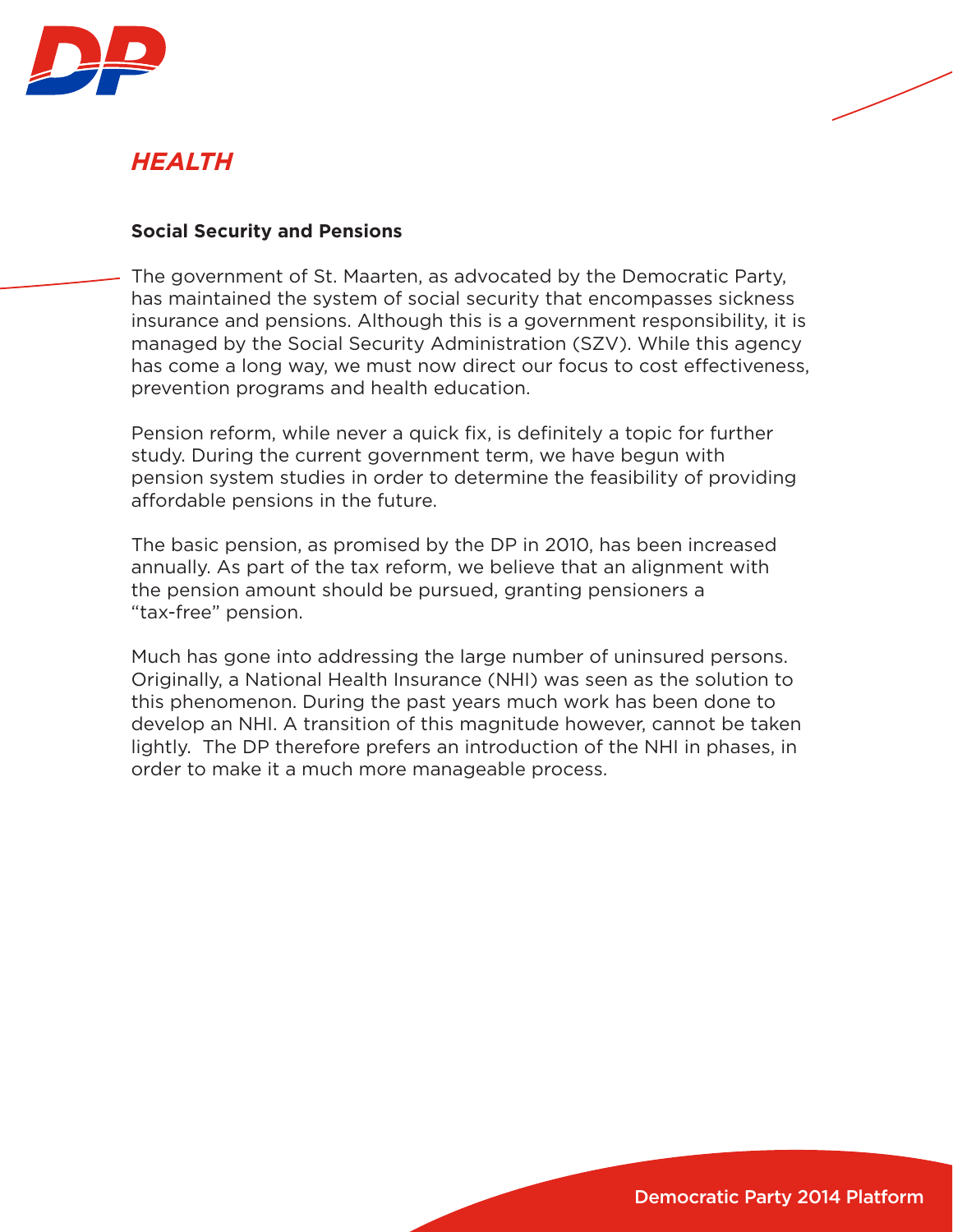

# *HEALTH continued*

#### **St. Maarten Medical Center (SMMC)**

A multi annual plan for the SMMC should form the basis for any expansion or construction at this country's sole medical facility. It should also include the expansion of specialist care, purchase of equipment, and the co-management of health care cost. The vision of the DP is that by 2020, most services for which residents must now travel abroad, must be available on the island. This will further allow the medical facility to offer these services to the residents of the neighboring islands.

#### **Mental Health**

The state of the mental health of our population needs our urgent attention. The Mental Health Foundation with government support has provided the first assistance to patients. However, we can no longer treat mental health in an uncoordinated manner. Stakeholders are putting the final touches to a Mental Health Policy Plan for St. Maarten. In this too, education and sensitization are factors that cannot be overlooked.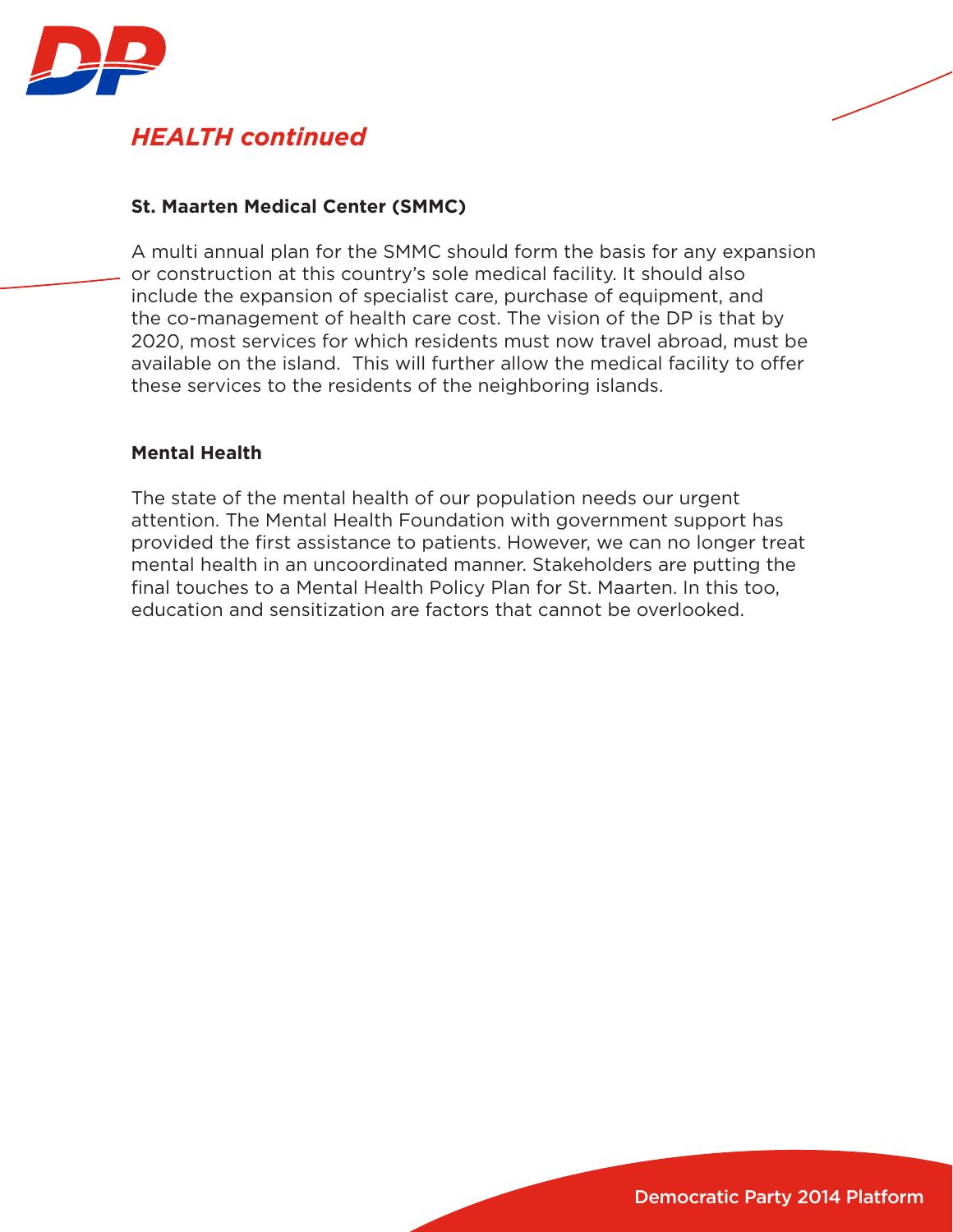

### *ECONOMIC DEVELOPMENT*

Our growing population demands that the government relentlessly seeks out, supports and encourages investments that provide jobs. With more educational opportunities being offered at home, job creation is paramount.

The DP believes that we must venture outside of our comfort zone. New business areas must be actively pursued. Areas that come to mind are new tourism niches. On an island like St. Maarten with its natural amenities, sport and medical tourism are 2 branches that can be stimulated. It is the belief of the DP, that the technological wave has not been ridden to its maximum. We see potential for e-zoning, e-commerce and e-medicine.

The DP believes in stimulating small/medium business and supports granting tax incentives that contribute to job creation. The economic vision of the DP is one of enabling economic growth and private initiative that benefit not only entrepreneurs, but also the workforce at large.

The other aspect of that economic vision is to build a knowledge society and a skilled work force, which can only be achieved if educational possibilities for advancement are widely available.

Government focus must be on giving all able individuals the opportunity to work or be entrepreneurs, under the mantra of: *"Getting people back to work."* 

The European-funded SME program, coordinated by the DP Leader, Sarah Wescot-Williams in her capacity as Territorial Authorizing Officer for European funds, will be a welcomed impetus to refocus on the SME sector, the backbone of any society.

The party does not believe in over-regulation, but rather supports an enabling business environment. Furthermore, the DP supports free market competition and entrepreneurship. Stimulating other economic activities such as offshore services, call centers etc. remains high on the DP agenda. Our tax system must be devised to facilitate and stimulate such endeavors.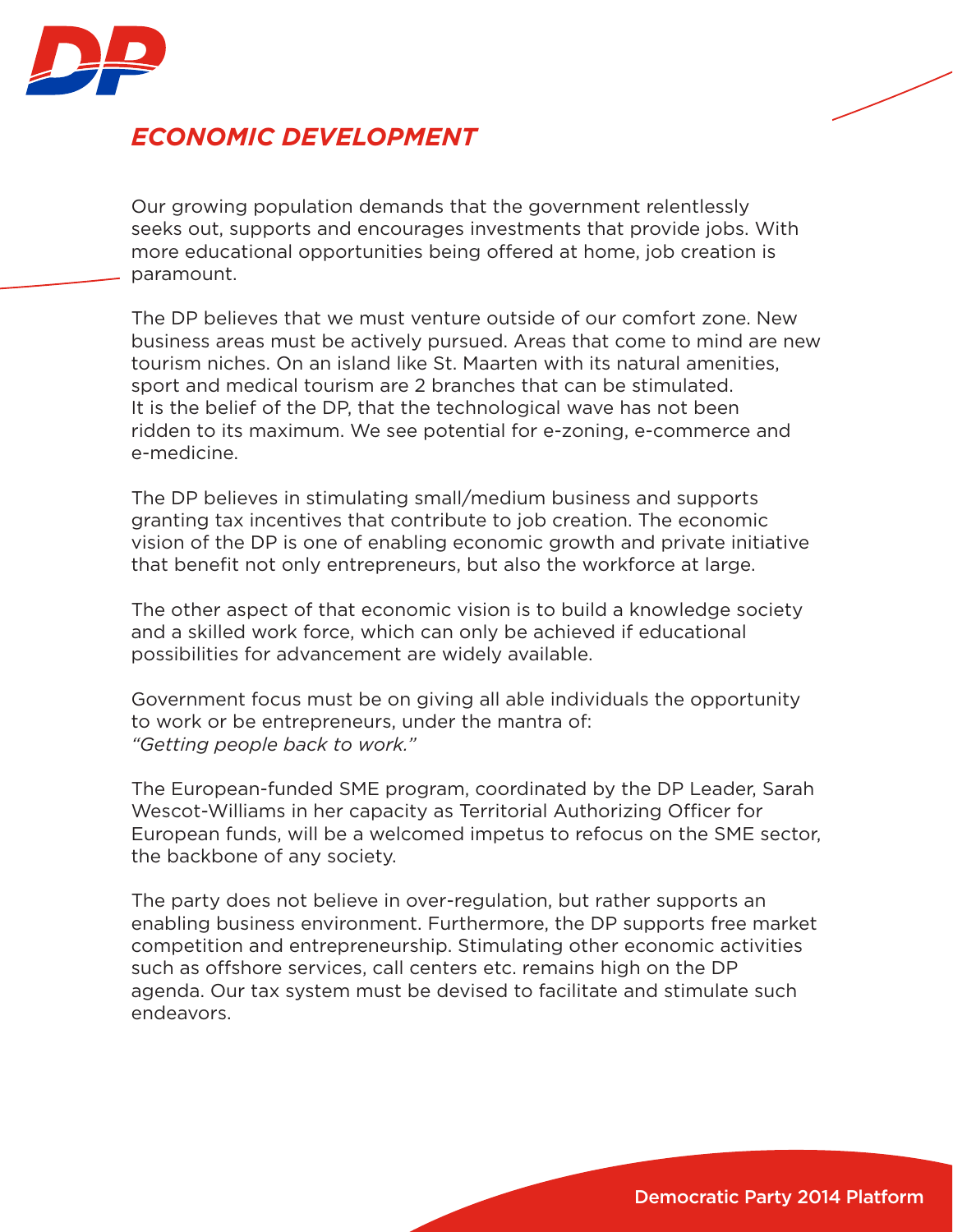

### *ECONOMIC DEVELOPMENT continued*

The DP embarked on a path of diversifying our tourism markets with a view to Europe (the Netherlands) and South America primarily, in close collaboration with the private sector. We have been able to "hold our own" as a destination until now, but permanency is not a guarantee in this rapidly

changing environment.

The Party's economic strategy is one of manageable growth, with an emphasis on ensuring maximum social and economic benefits and minimum economic leakage. We must maintain the infrastructure to keep pace and improve the quality of life here, and we must encourage St. Maarten people to grasp opportunities.

With the autonomy that the country status brought us, a DP government will continue to work with the private sector to seek increased international and regional commerce and trade opportunities. Such partnerships are essential to the success of forging the strategy of economic diversification of the economy of St. Maarten.

The future economy of St. Maarten will thrive and be most successful if it operates on two levels: within the new global economy, and within its own solid foundation of businesses. The DP believes we must prepare ourselves for this future, but that we must first build a solid foundation of local businesses and talents within our workforce. We know we must focus on job creation within the country St. Maarten, and that a focus on growing our small and medium businesses (SME's) will be the most direct route to success.

We need St. Maarten to be a productive country with much to offer its own residents and the rest of the world. The DP has been able to decrease the unemployment rate, but we believe it can go lower yet. The programs, such as back-to-work, train-for-work have proven successful, but need to be ongoing. We envisage a decrease in the unemployment rate to 8% in the next three years, and to hold it at under 5% within 10 years. To accomplish this, we must focus on creating sustainable opportunities for our population, especially the younger generation, and we must do it while maintaining our economic stability as a country.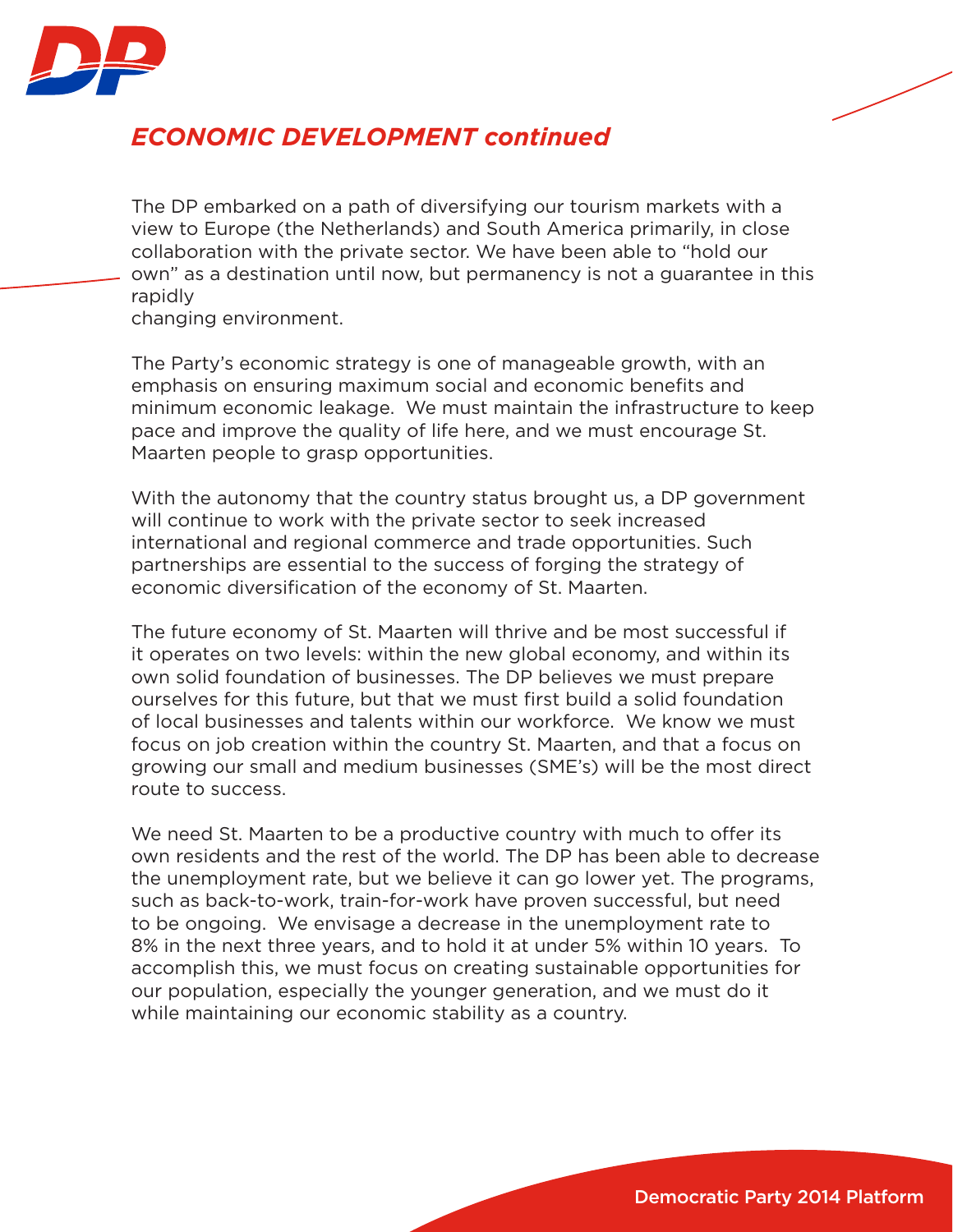

### *ECONOMIC DEVELOPMENT continued*

Taking a page from the books of other successful countries around the world, we know that a focus on our SME's can yield great, and somewhat quick results. The DP plan will create an enabling and supportive regulatory and tax environment, establish technical and financial support programs, promote public private partnerships to access existing successful programs, and promote programs that offer credit to start business with affordable financial terms, and build cooperative education programs for our youth.

With the right support within our permitting, regulatory, and tax policies, we can make it easier for SME's to start, and to thrive. Our current systems must undergo some amendments to make this a reality, and we are committed to simplifying the processes that can ultimately create jobs for our residents.

In addition to education, we must create practical programs to train for skills needed in the workplace. For our educated youth, we can create work-study, whereby they will gain the valuable experience within their chosen profession even before they enter the workplace; enabling them to enter the world of work quickly and with confidence and practical knowledge.

We envision a future economy for St. Maarten where all people have an equal opportunity to be financially stable and successful on their own. We will access some of the best practices and programs from around the world to successfully create more jobs. We can expedite all of these initiatives and achieve our goals more quickly by attracting more foreign direct investment. We will focus on this in the longer term, working with other countries to bring in new entities, money and opportunities for St. Maarten to build upon and to ultimately compete in this new global economy.

The DP is in favor of a monetary system that supports the further economic development of St. Maarten as a tourist destination and regional trading partner and a country within the Dutch Kingdom. For St. Maarten, the DP believes that dollarization best suits our economic realities.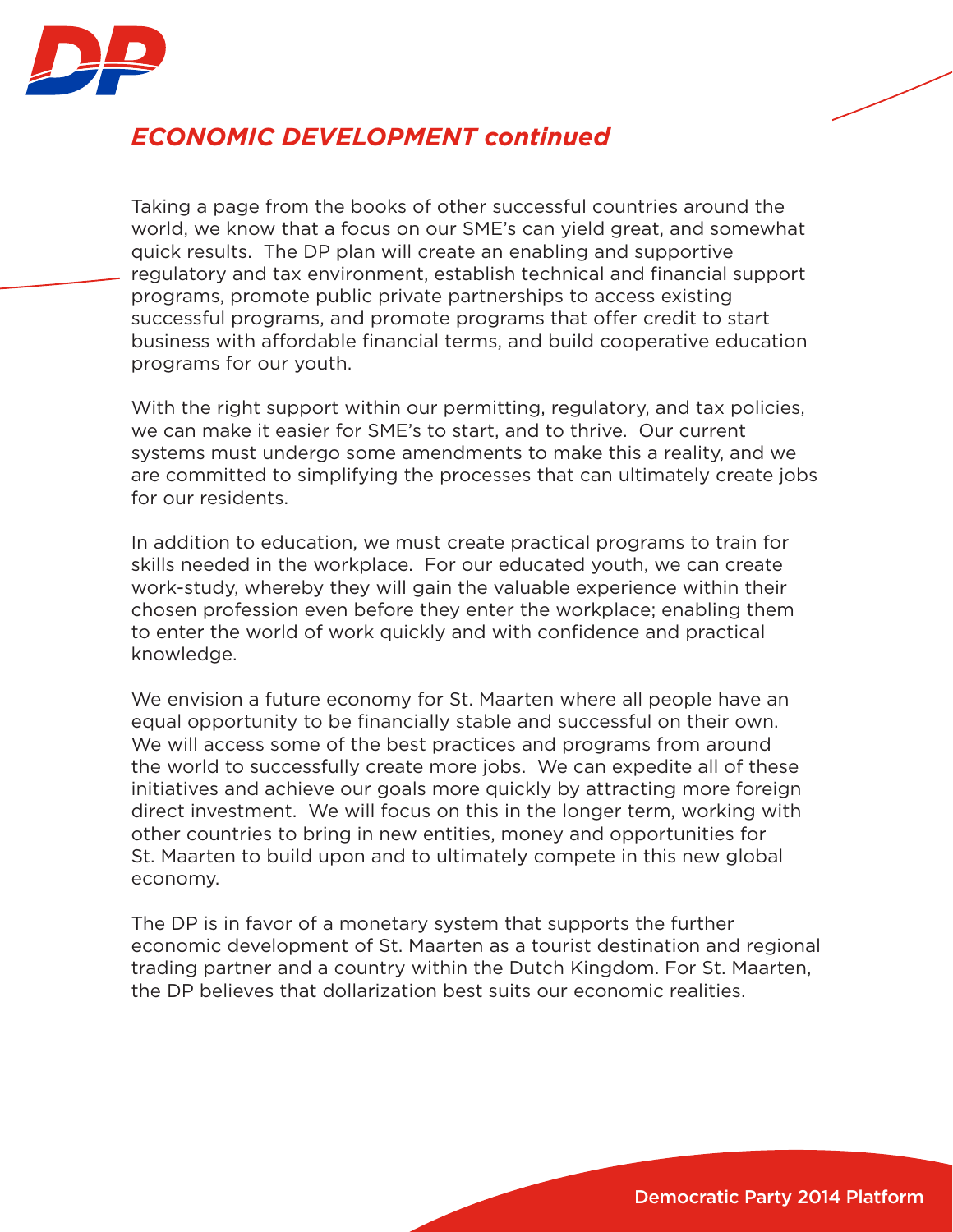

# *LABOR AND HUMAN RESOURCES*

The DP will continue its approach of social dialogue on matters related to labor, allowing workers and employers to contribute to the process. There is a general consensus on more flexibility in the labor market, the need for adaptation of the dismissal law, control on compliance, and unemployment benefits. The DP will bite the proverbial bullet and champion a change from the "cessantia" system to a more modern system of unemployment insurance and pension benefits.

#### **Immigration**

Since 2010, the Immigration and Border Management has made great leaps. Our borders can now be much better controlled and managed. Persons wishing to enter St. Maarten other than for the purpose of a visit will have to follow the rules that govern residency on our island. With the new system in place, a much more effective service can be provided, alleviating the temptation by some to try and beat the system.

#### **Foreign Labor**

The DP advocates upward mobility for our own people in the labor force. This mobility is enhanced through provision of training and re-training programs, which is most effectively done in cooperation with employers. A versatile and easily adaptable workforce will be the result. Availability of skilled labor is part of the criteria foreign investors use to judge the feasibility of investing in a particular region or country. It also reduces the need for importation of expatriate labor. However, for cases that do require expatriate labor, the foreign labor policy must be transparent and efficient. The DP believes that the foreign labor permit policy should be a differentiated one.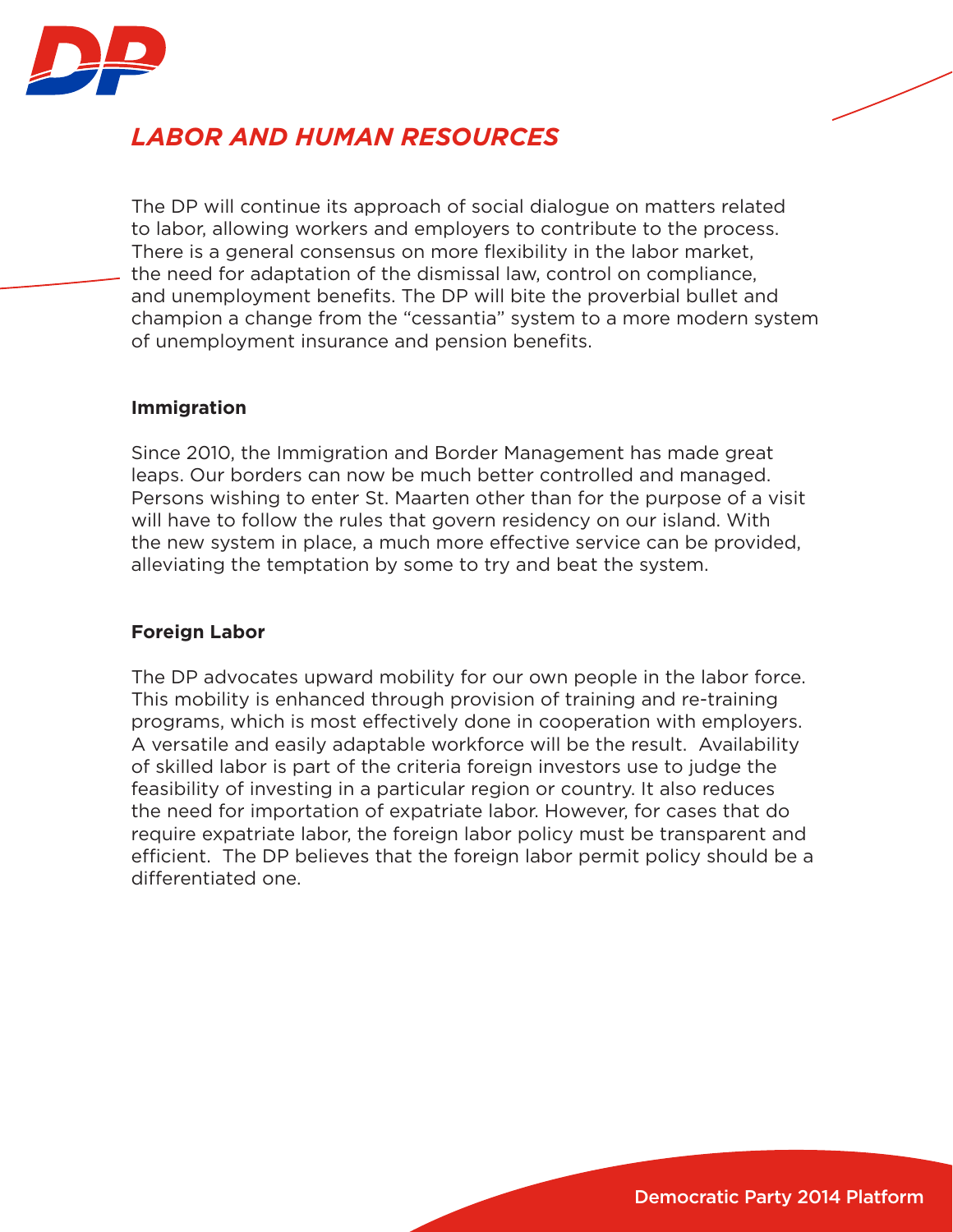

### *SAFETY AND SECURITY*

For every resident and visitor to St. Maarten, a feeling of security and protection is vital. In fact, it is critical to our very economic survivability. The issue of safety and security remains a concern for the DP and we are committed to improving the internal security of the nation.

We believe the critical difference in fighting crime is one of manpower. We need our communities to work together, and we will continue to support Neighborhood Watch programs. We believe in working with the private sector as a partner in implementing programs that will serve the needs of all subsets of our nation. We also believe in partnership with the police force.

Three noteworthy accomplishments by the DP administration were: the Community Police Program, the Justice Academy Training Institution and the Juvenile Detention Center in Cape Bay.

The DP will implement alternative punishment for light crimes, and work towards reducing imprisonment- using the Netherlands as a study example to understand the possibilities, rather than attempting to reinvent the justice system.

In order to achieve the goal of a safe nation, we also need to focus on the programs and support systems including education, foster care, youth facilities, and work training to stop the cycle of crime before it begins.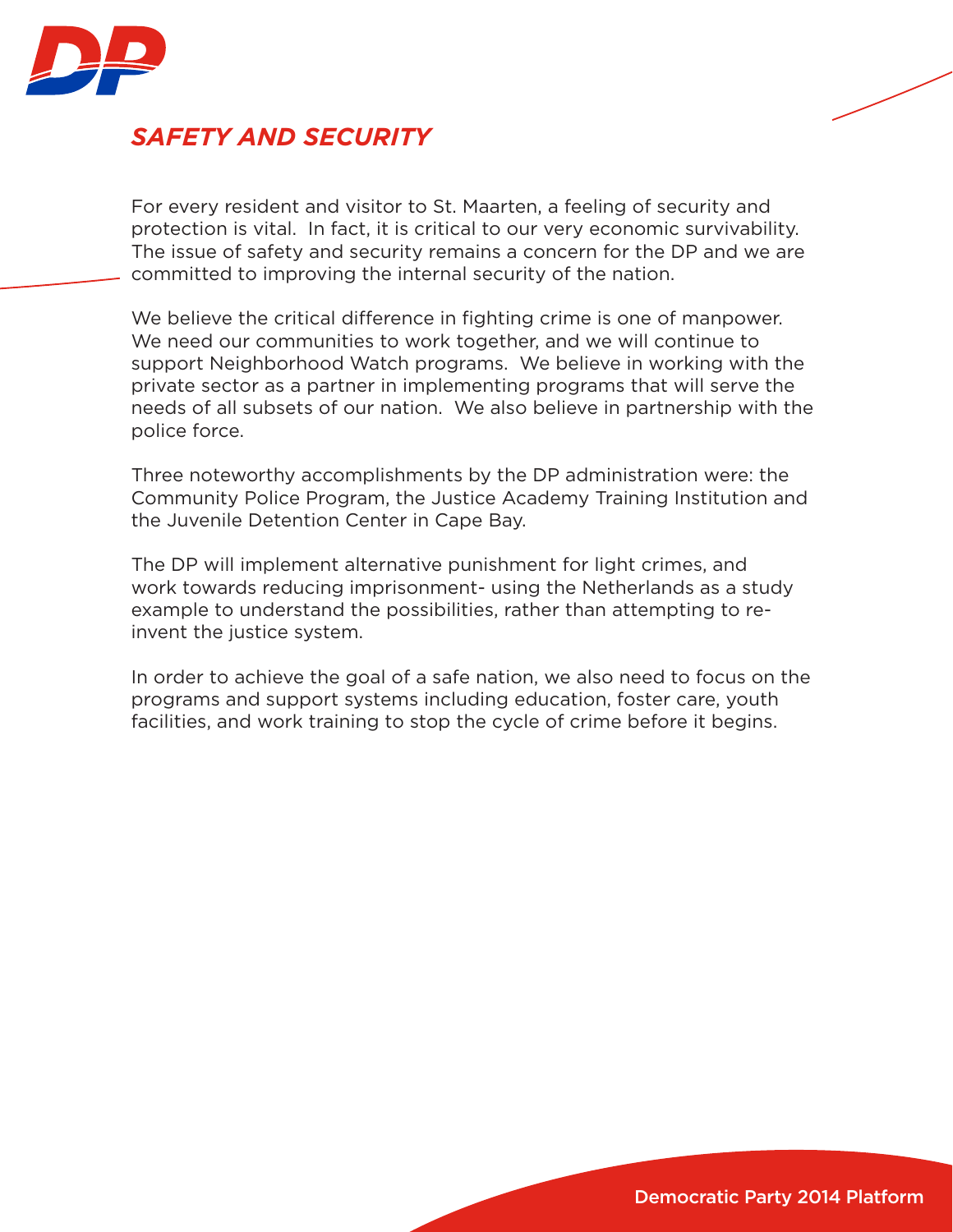

### *SPORTS AND CULTURE*

DP believes that a determined focus on sports and culture will be important in our national development. True to this conviction, during the DP's most recent governing period, the Department of Sports was created. Its purpose is to exclusively concentrate on, stimulate and support developments in the area of sports and it is charged with the policy and planning aspects of sports development. The National Sport Institute has also been recently established with a purpose of executing planned projects and sport programs. The NSI also coordinates general sports and recreation activities for children, men and women, along with interscholastic sports competitions and sports related activities for the youth as well as for adults and the elderly.

To facilitate the practice of sports and tournaments, the DP envisions a significant upgrading program for our sports facilities, under the charge of the NSI. Upgrade projects on the agenda include: Phase B of the Raoul Illidge Sport Complex, the Little League Ball Park and the L.B. Scott Sports Auditorium.

DP has always believed in nation building in part through strengthening awareness of culture and country pride as a foundation for growth. Several facets of our culture have blossomed over the past years, such as the exposure to unique forms of art, giving focus to our cultural heritage for our youth.

This is a development that must be encouraged and stimulated. Hence the DP interest in the private initiative for the Dutch Quarter area, which includes a center for the performing arts. Further inspired by the Dutch Quarter initiative, the DP will promote programs designed to develop youth in leadership roles. This will enable our youth to actively participate in dialogue with government and collaborate to strengthen their sense of pride in and responsibility for their community, the preservation of its monuments and intangible cultural heritage.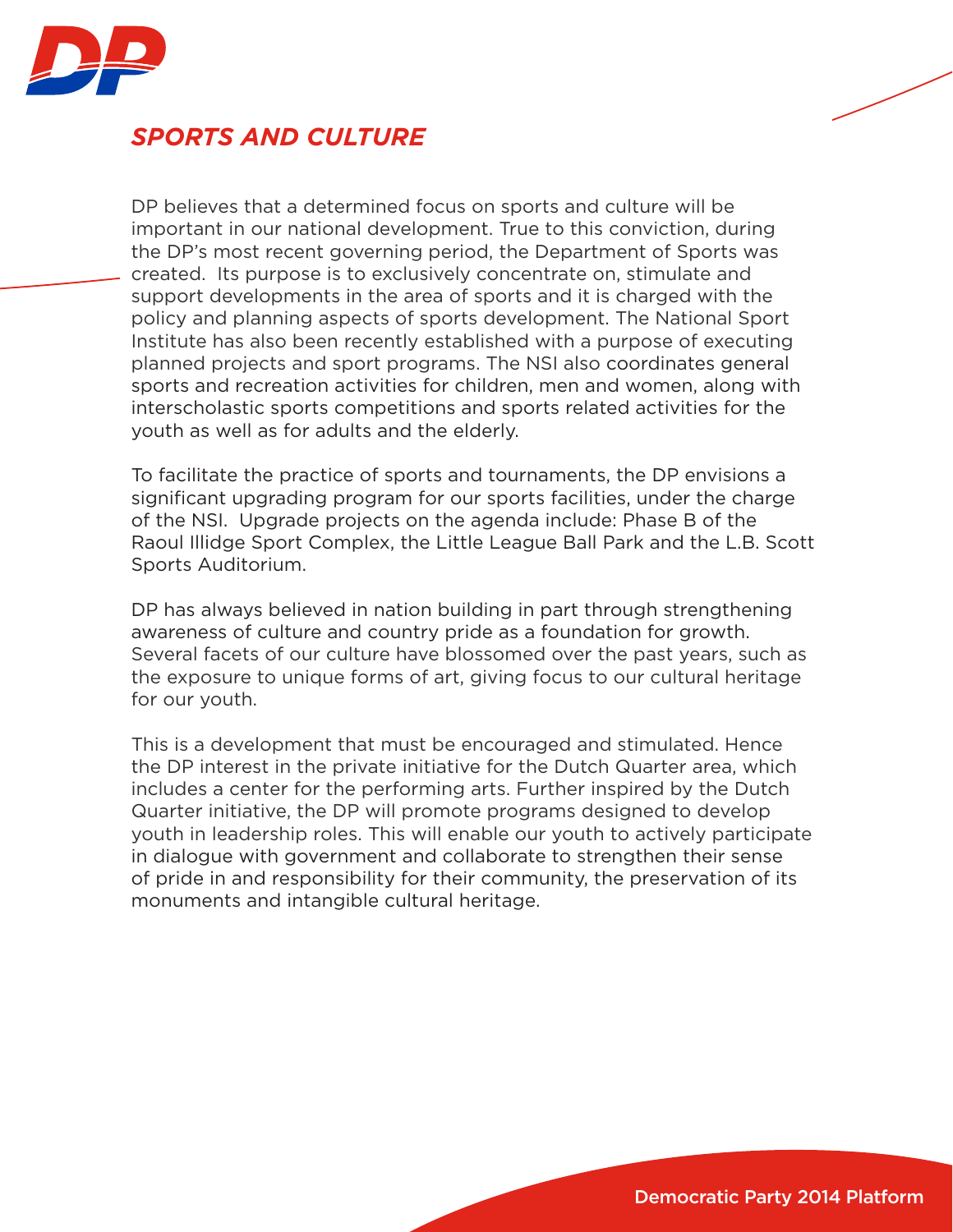

# *SPORTS AND CULTURE continued*

To further stimulate cultural awareness, there are many plans for arts facilities, such as the new Performing Arts and Convention Center and the upgrade of John Larmonie Center. A Cultural Track Project is also under consideration.

Our culture is constantly being transformed as "old meets new," and this has been visible in areas such as: literary arts, dance, and theatre. In fact, DP will encourage this revitalization through the promotion and support of performance, visual, literary, and creative arts, from recreational to competitive efforts. We will work through our schools and community centers for these initiatives.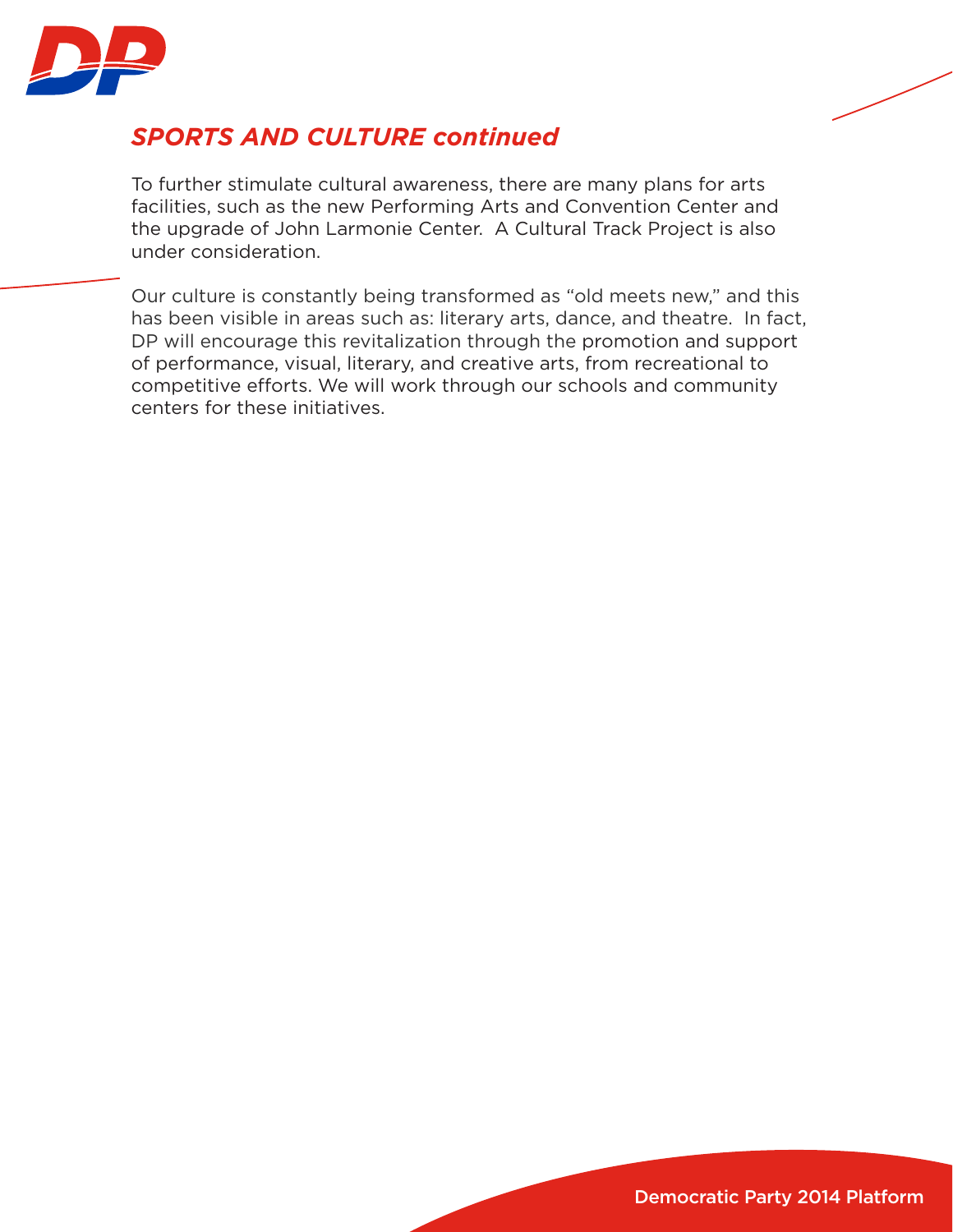

### *FOREIGN AFFAIRS*

Since becoming a country within the Kingdom of the Netherlands, the Democratic Party has been working to carve out St. Maarten's place in the region, and in the world. The DP Prime Minister, responsible for the foreign relations of St. Maarten, is charged with the formulation, promotion and execution of the country's foreign policy. In turn, the newly established Department of Foreign Relations advises the Prime Minister and acts as the lead coordinator and manager of the international relations and cooperation of the country.

The Democratic Party attaches great importance to cooperation within the wider Caribbean region. Under the leadership of the Prime Minister Sarah Wescot-Williams, St. Maarten has intensified its engagements in the region by securing membership in the following regional organizations: Caribbean Financial Action Task Force Agency (CFATF), Caribbean Organization Tax Administrators (COTA), Caribbean Tourism Organization (CTO), Caribbean Telecommunication Union (CTU) and Caribbean Association of National Telecommunication Organizations (CANTO), Economic Commission for Latin America and the Caribbean (ECLAC), Pan-American Health Organization (PAHO) and the Association of Caribbean States (ACS). These associations will strengthen our relations within the region as well as increase our participation in important issues related to our development.

The relationship with the European Union will remain of strategic interest for the Democratic Party. St. Maarten participates as one of twenty-five members in the European Union's Overseas Countries and Territories (OCTs). As an OCT, St. Maarten is eligible for EU funding via a number of programs. The European Development Fund (EDF), which is aimed to support the economic, social and human development of the OCTs, has been a major benefactor in our recent development.

In 2011, St. Maarten was granted a sum of 4.75 million Euros from the 10<sup>th</sup> EDF, which funded the Dutch Quarter Sewage and Drainage Project. In 2013, 7 million Euros from the 11<sup>th</sup> EDF were allocated to St. Maarten. Additionally, an operational program for cross border cooperation has been created specifically to fund shared projects between St. Maarten and Saint Martin. This important program provides a mechanism for tangible cross border cooperation by pooling resources to achieve economies of scale on needed joint projects.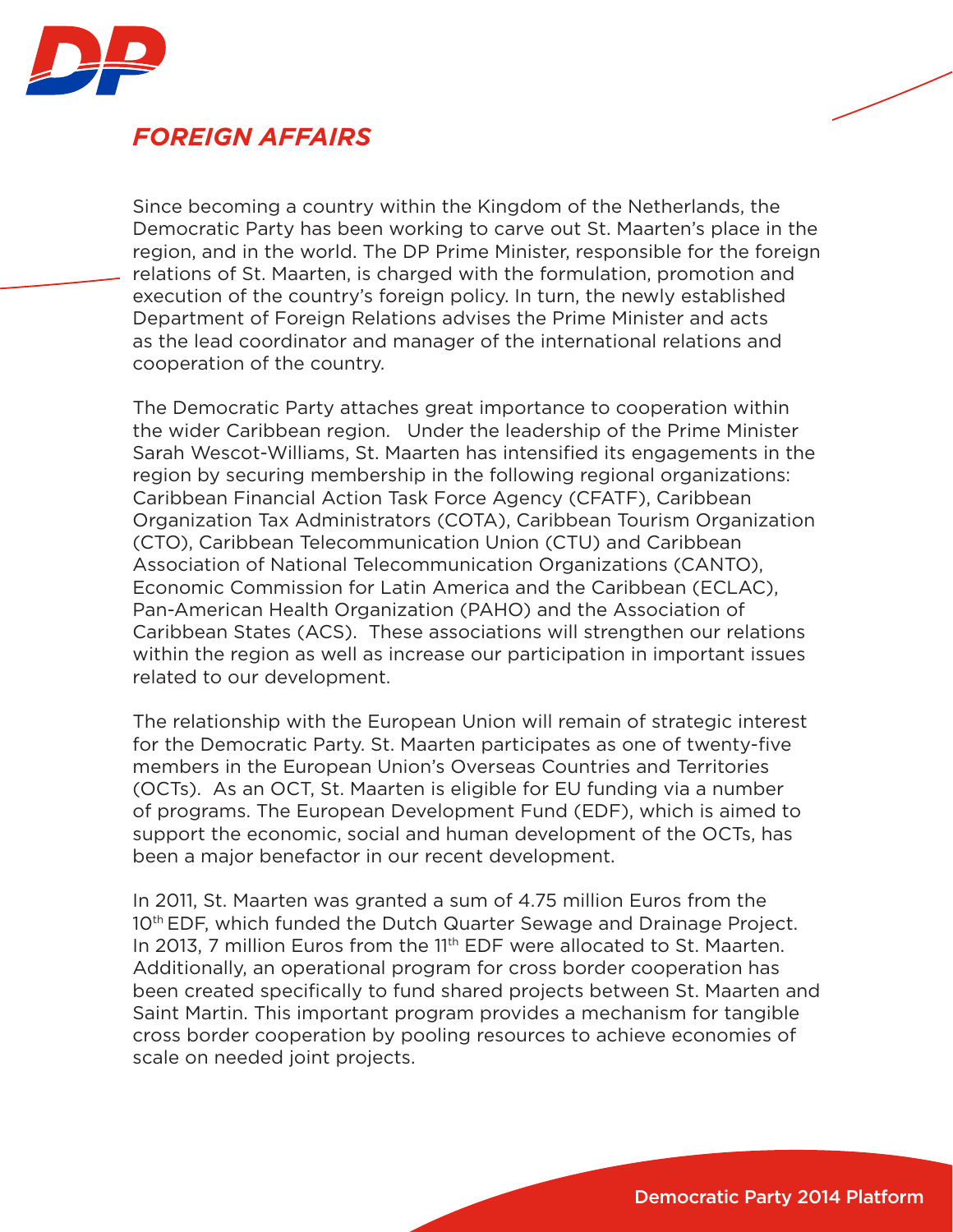

# *FOREIGN AFFAIRS continued*

EU programming also extends into regional programs, which is also critical for our economic progress. With the Department of Kingdom Relations and Interior Affairs (BAK) as the leading coordinating agent, St. Maarten has benefited from participating in (EDF) regional projects related to HIV/ AIDS, SME development and disaster risk reduction initiative (R3I).

The Democratic Party will continue to pursue a focused, effective and results-based foreign policy that is inextricably tied to the development plan of the country. In doing so, we will continue to execute the 4 strategic goals that are embedded in our foreign policy. These goals are:

Support the economic policy of St. Maarten Present St. Maarten internationally, as a respectable partner Promote regional cooperation Develop closer ties with Saint-Martin.

In pursuit of these goals, we will also focus our attention in the coming years on the following ten countries: USA, Canada, Mexico, Panama, Colombia, Venezuela, Surinam, Brazil, Cuba and China. We aim to build sustainable, mutually beneficial global partnerships with all as we seek to secure our spot in the new global economy.

With Prime Minister Sarah Wescot-Williams at the helm, DP has built a structured and strong foundation for the management of our foreign relations. We have accomplished meaningful membership to organizations that yielded funding and technical assistance for the development of the country. We are also in the process of building bilateral relations with key countries that will aid in the economic advancement of St. Maarten.

We believe that a country's foreign policy cannot be divorced from its national development. Based on this premise, the DP will continue to reinforce the development of St. Maarten through its regional and global alliances.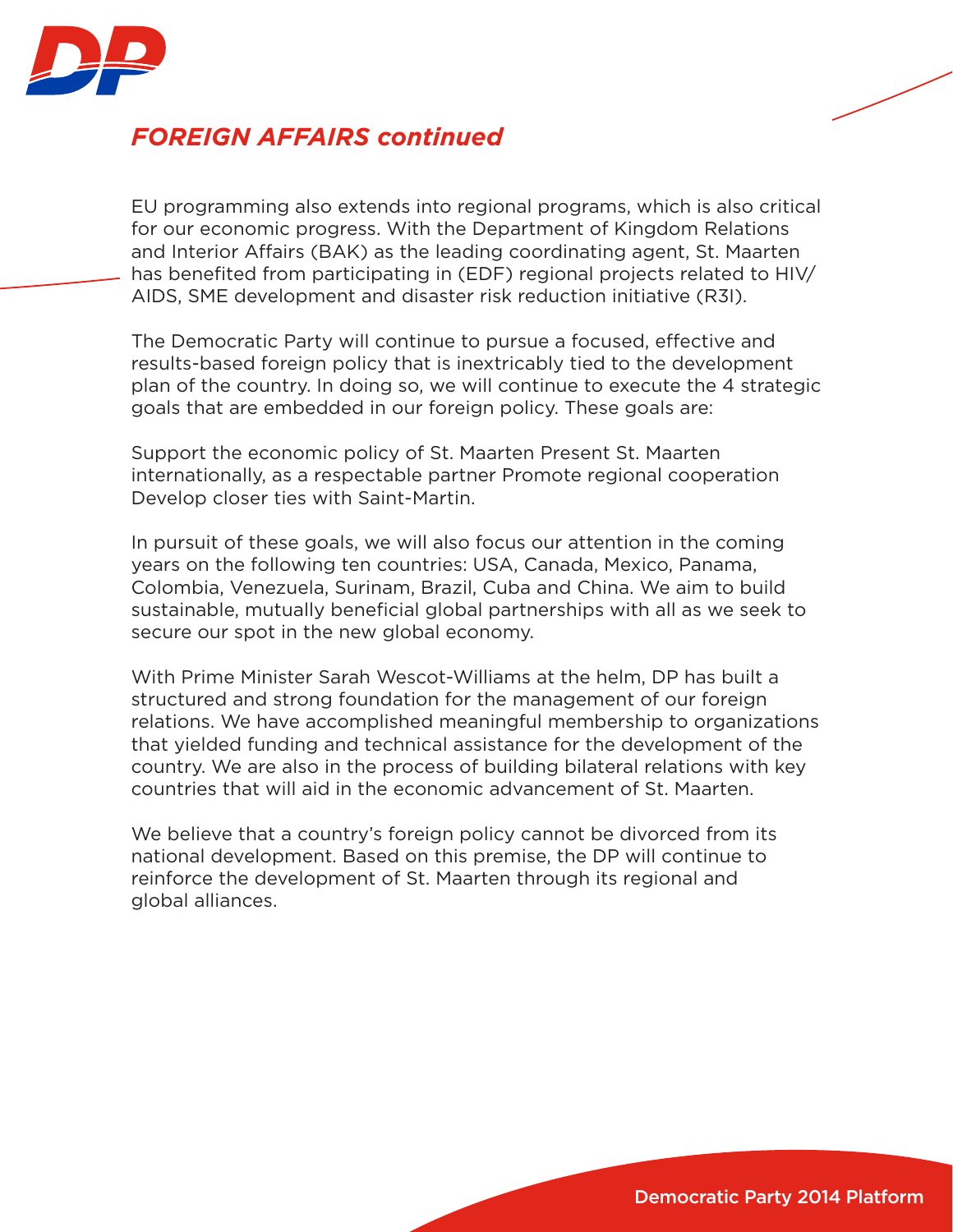

### *INFRASTRUCTURE*

The DP continues its support for plans to develop the Bethlehem Estate. This plans call for a public private partnership to bring about a development in Dutch Quarter that will change the landscape of the district positively and profoundly. It will provide a number of economic and social impulses and opportunities, but most importantly, it will stimulate jobs.

In addition, the party supports the infrastructural priorities such as link 6, Union Road and Side-walks in the districts. Other than that, updating the Road Network Plan will allow better planning, in sync with the zoning plans which are being developed.

The 11th European Development Fund (EDF) will be allocated to Urban Development, in other words, further district improvements and upgrades. The zoning of the island, while necessary, should not be presented as a fait accompli to the citizens, but to engage these citizens meaningful in discussions about future plans.